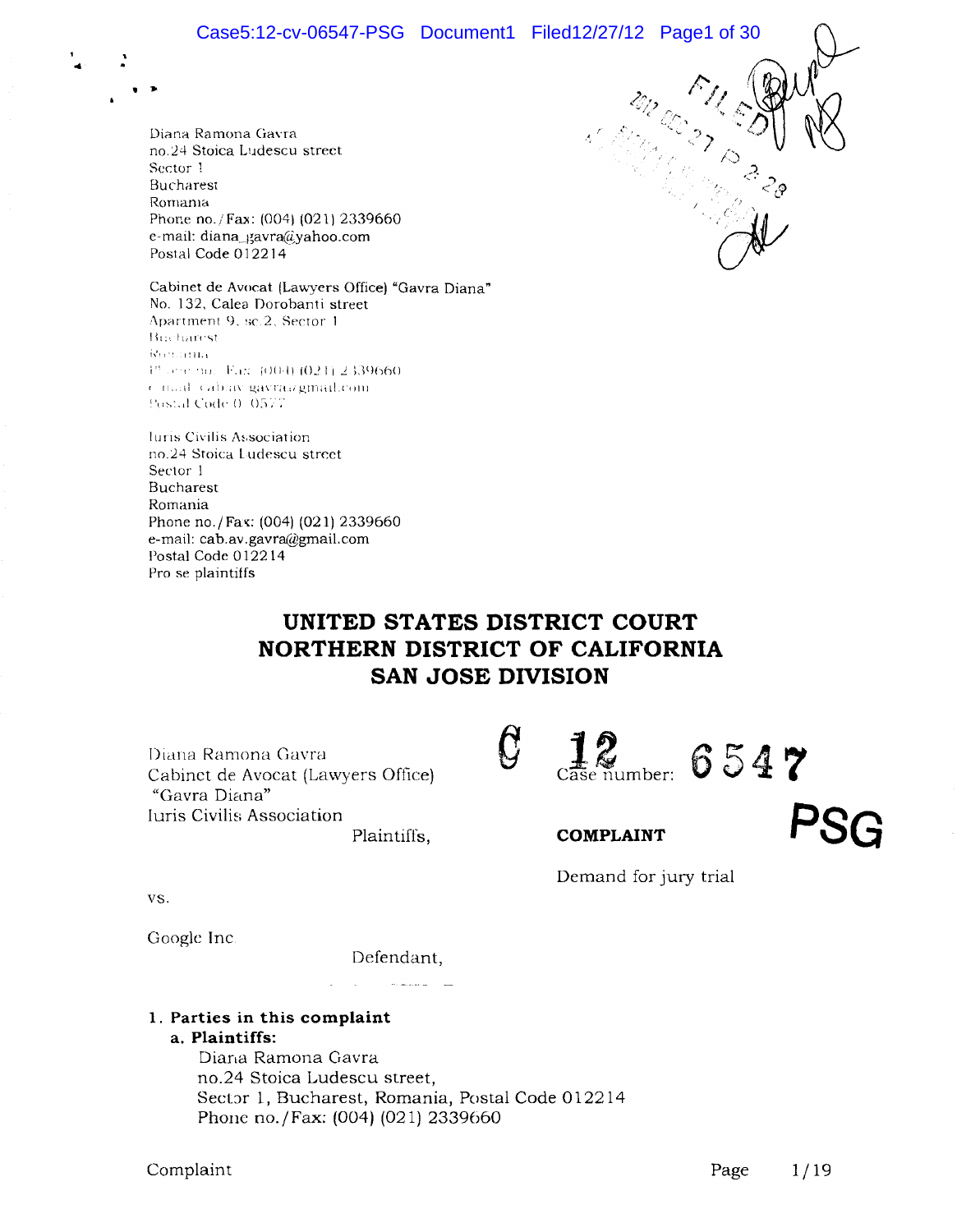Cabinet de Avocat (Lawyers Office) "Gavra Diana" No. 132, Calea Dorobanti street, Apartment 9, sc.2, Sector 1 Bucharest. Romania. Postal Code 010577 Phonc no./Fax: (004) (021) 2339660

Iuris Civilis Association no.24 Stoica Ludescu street. Secto: 1. Bucharest, Romania, Postal Code 012214 Phone no. /Fax: (004) (021) 2339660

### b. Defendant,

, ...

 $\frac{1}{\epsilon}$  .

Google Inc. 1600 AMPHITHEATRE PARKWAY MOUNTAIN VIEW **CALIFORNIA** SAN1A CLARA COUNTY CA 94043 Phone no: +1 650-253-0000 Fax:  $+1$  650-253-0001

2. Jurisdiction. This court has jurisdiction over this case because of diversity, the claimants arc residents/based in another country, namely Romania and the amount in controversy is more than 75,000\$.

**3. Venue**. Venue is appropriate in this court because Google Inc. is based in California, Mountain View, Santa Clara County.

**4. Intradistrict Assignment.** This lawsuit should be assigned to the San Jose Division of this Court as the defendant is based in the Santa Clara County.

# **5.** Statement of facts

**a.** My name is Ms. Diana Ramona Gavra, and I write to you **on my behalf, on the behalf of** my legal practice, **Cabinet de Avocat** (Lawyers Office) "Gavra **Diana"** identification number (CUI 21717335) based in Romania, Bucharest, no. 132 Dorobanti Way, apartment 9 **and on behalf of the Association "Iuris**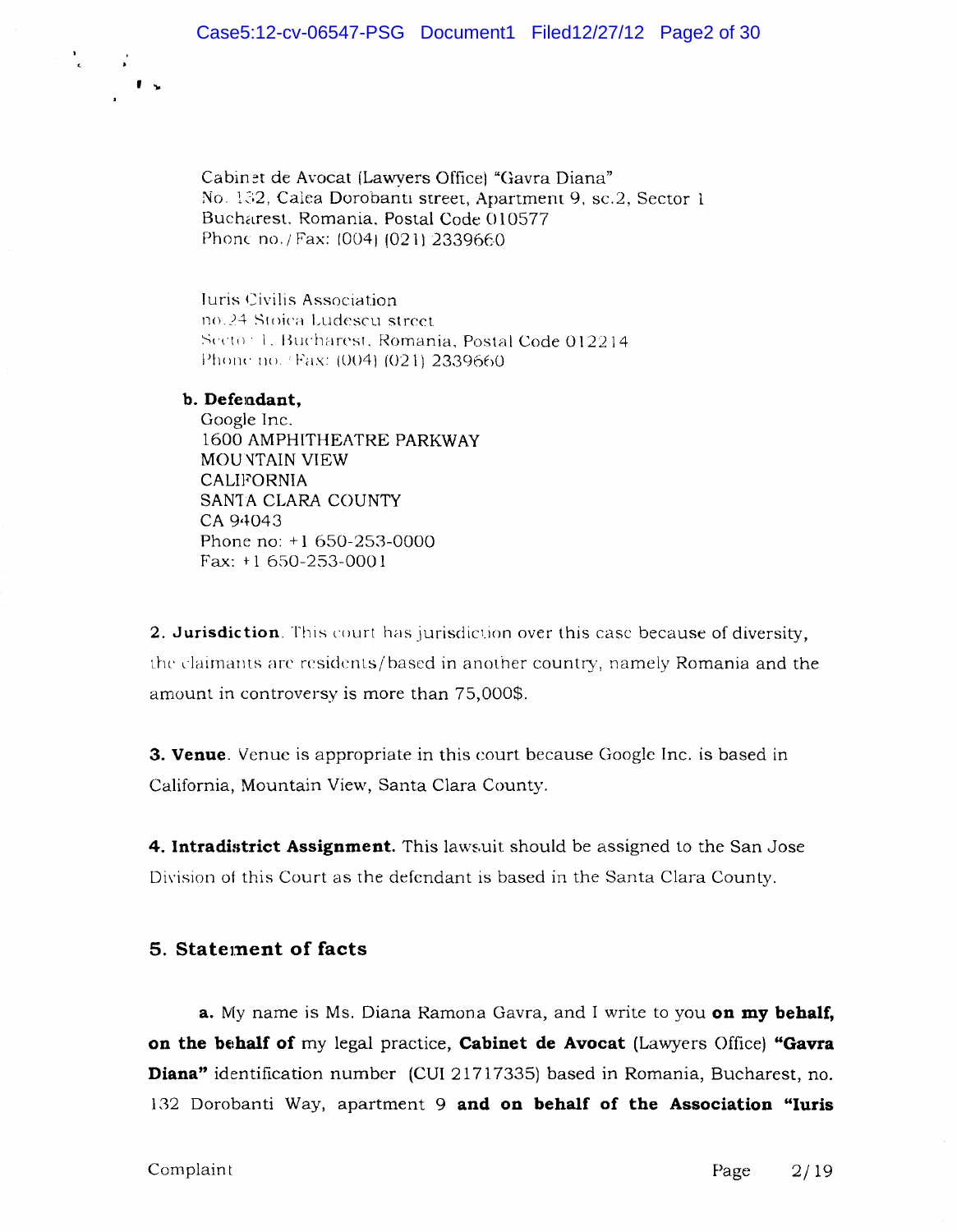**Civilis",** identification number CUI 26872623, based in Romania, Bucharest, sector 1, no.24 Stolca Ludescu street, whose president I am. I bring your attention my claims against Google Inc.

These claims arc brought after multiple requests, sent to Google Inc. and YouTube, starting in December 2011, requesting the removal of harassing and defamatory content from www.youtube.com (the "YouTube Site") and/or \VvV\v.google.com (the "Google Site") **(collectively, the "Sites")-** as shown in exhibit A- , including but not limited to the following harassing and defamatory content:

- ESCROACA DE AVOCAT DIANA GAVRA PLATITA CU ZECI DE MIl DE EURO lSI VINDE CLIENTII PE BANI
	- translation: *Crook lawyer Diana Gavra paid with tens of thousands of ('uro.s sells her client.s for money*
	- http://www.youtube.com/watch?v=ju-DdzWzg41
	- Uploaded on **December 27,2011** by"mafiaimobiliara"
	- 891 views as of today's date
- AVOCATA DIANA GAVRA ESCROACA PERVERSA MINCINOASA ORDINARA - IUDA! - FERITI-VA DE EA
	- translation: *Lawyer Diana Gaura perverted crook ordinary liar Judah! Stay away from her*
	- http://www.youtube.com/watch?v=DTlwk5rnYPU
	- Uploaded on **December 28, 2011** by "mafiaimobiliara"
	- 700 views as of today's date
- ESCROCII IMOBILIARI OVIDIU LAURIAN SIMINA DIN MAl SI SOTIA ACESTUIA COMIT GOLANII PENALE
	- translation: *Real estate crooks, Ovidiu Lawian Simina of M.A.!.*  (Ministry of Administration and Interior) *and his wife commit criminal swindle*

 $\frac{1}{4}$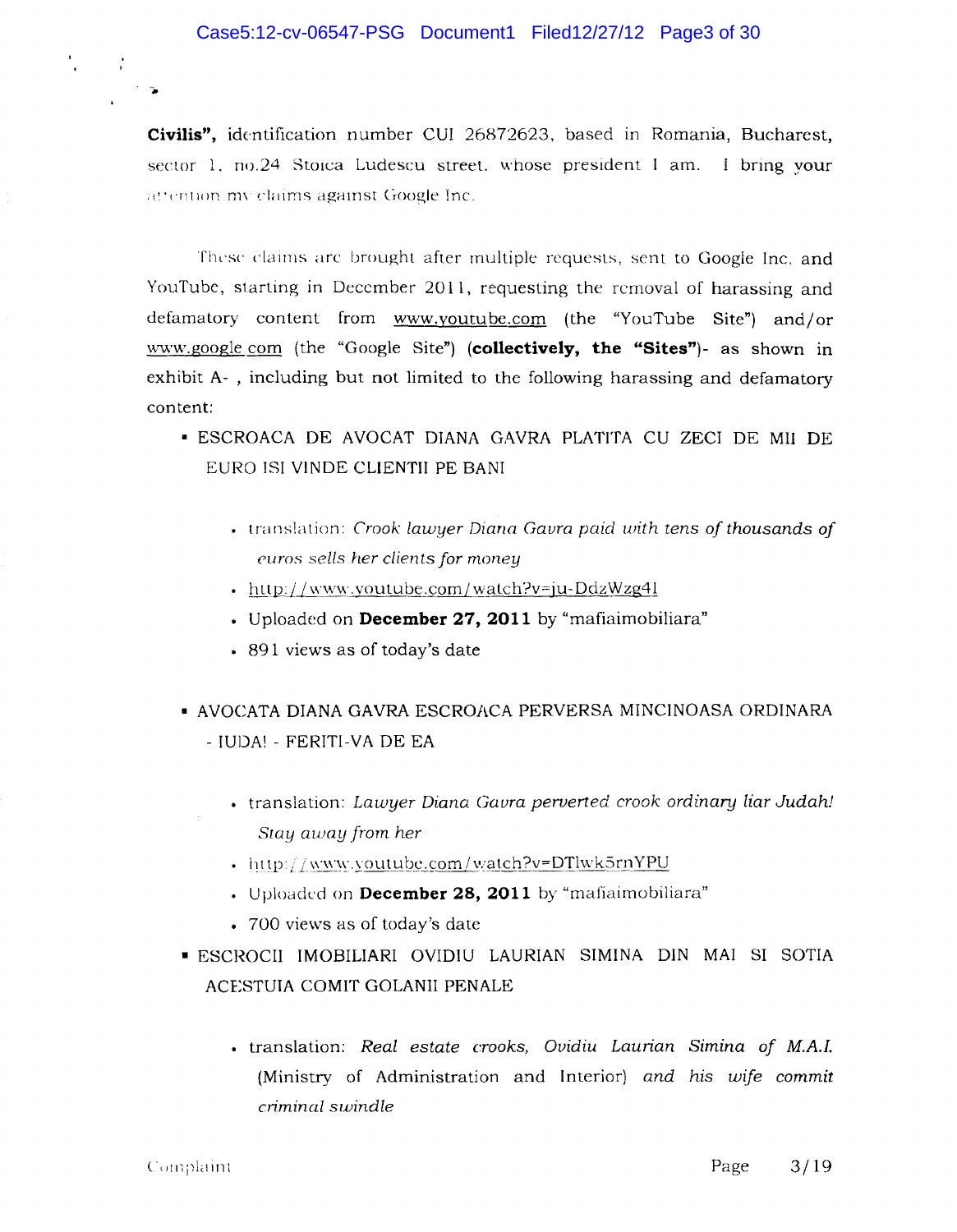- http://www.youtube.com/watch?v=QJJ\_LedQzNQ
- Uploaded on December 29, 2011 by "mafiaimobiliara"
- $302$  views as of today's date.

 $\mathcal{L}$ 

- MINC[NOASA ORDINARA AVOCAT DIANA RAMONA GAVRA ESCROACA DE PROFESIE - IUDA!
	- translation: *Lying bitch lawyer Diana Ramona Gavra profession crook* - *Judah.'*
	- http://www.youtube.com/watch?v=3IlfilJpaQI
	- Uploaded on **January 4, 2012** by "mafiaimobiliara"
	- $\cdot$  519 views as of today's date
- SECURISTUL VALl STIRBU JURNALlST TVR SCLAV AL DIANEI GAVRA AVOCATA CORUPTA
	- translation: *"Secunst" Vali Stirbu journalist In TVR corrupt slave of lawyer Diana Gavra*
	- http://www.youtube.com/watch?v=ujilL9\_A79c
	- Uploaded on **January 8, 2012** by "mafiaimobiliara"
	- $\cdot$  325 views as of today's date
- · TV ROMANA LA CHEREMUL UNEI ESCROACE DIANA GAVRA PRIN SECURISTUL VALl STIRBU
	- translation: *TV Romania at the mercy of Diana Gavra through the "Secunst" Vali Stirbu*
	- http://www.youtube.com/watch?v=0zXJu5xUOzw
	- Uploaded on **January 9, 2012** by "mafiaimobiliara"
	- 405 views as of today's date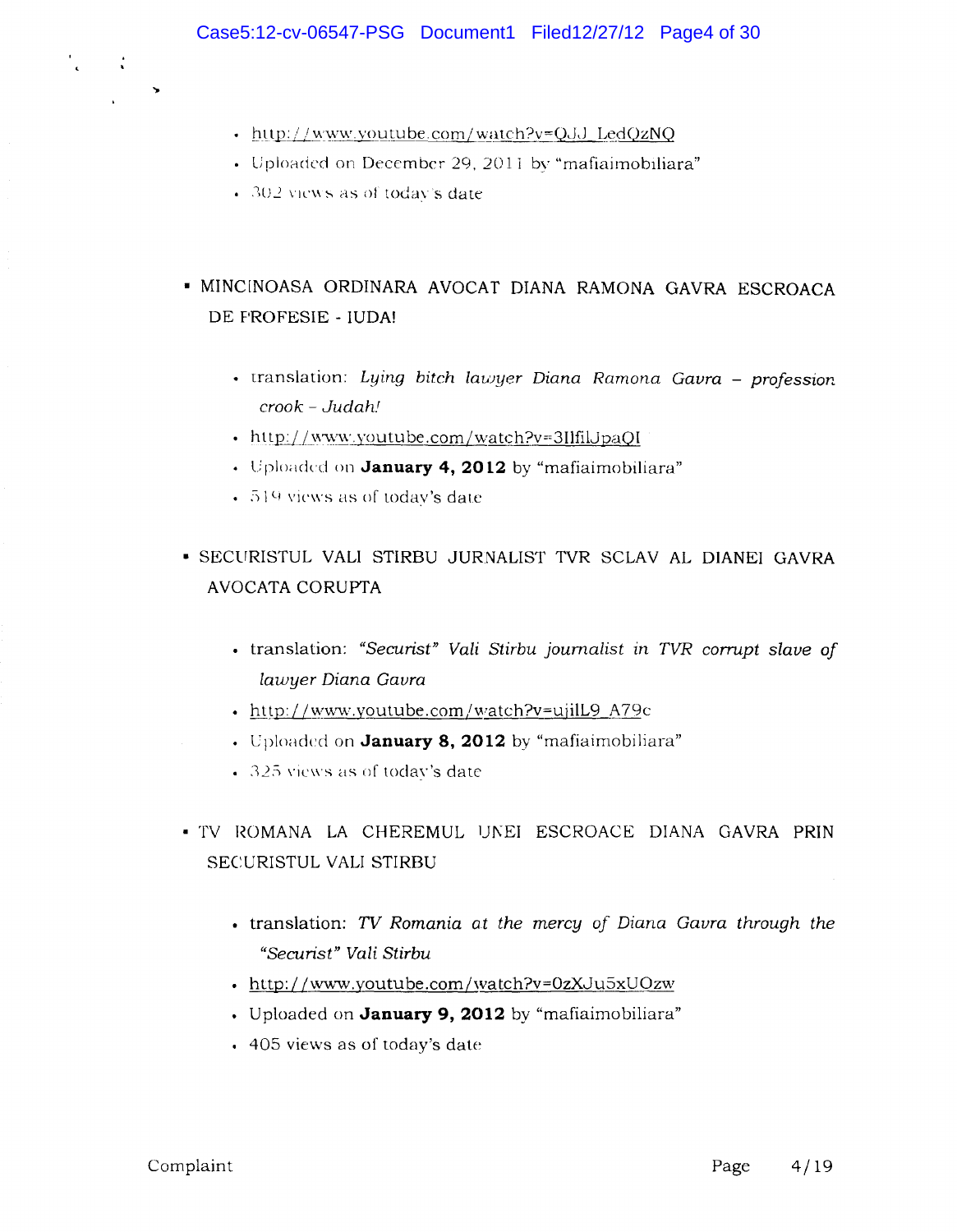- SANT,\,JlSTil VALl STIRBU DIN TVR SI ESCROACA DIANA GAVRA AVOCATA FAC BANI DIN SANTAJE
	- translation: *Blackmailers Vali Stirbu from TVR and Crook Lawyer Diana Gavra are making money from blackmail*
	- http://www.youtube.com/watch?v=MXXd8rE X70
	- Uploaded on **January 14, 2012** by"mafiaimobiliara"
	- 297 views as of today's date
- ESCEOACA DIANA GAVRA RAMO'NA IN CURAND LA DNA EVITATI-O (translation: CROOK DIANA GAVRA SOON AT DNA (National Anticorruption Directorate) - STAY AWAY FROM HER)
	- translation: *Crook Diana Gavra soon at the* DNA (National Anticorruption Directorate) - *Stay away from her*
	- http://www.youtube.com/watch?v=YkOvlcwWMUw
	- Uploaded **January 21, 2012** by"mafiaimobiliara"
	- 141 views as of today's date
- VICE PRESEI)INTA TRIBCNALULUI BUCURESTI LAURA ANDREI LA MANA MAFIOTULUI IMOBILIAR MAI
	- translation: *Vice President of the Tribunal of Bucharest Laura Andrei at the orders of real estate mobster Mai*
	- http://www.youtube.com/watch?v=0zXJu5xUOzw
	- Uploaded on **January 9, 2012** by "mafiaimobiliara"
	- 254 views as of today's date
- DNA AVETI PE TAVA INTREAGA MAFIE IMOBILIARA CONDUSA DE MAl ANTAL ION
	- translation: *DNA (National Anticorruption Directorate), you have the whole mob clan of Mai Antal Ion on platter*
	- . http://www.youtube.com/watch?v=eA9lcv4MZNUUploads

 $\mathcal{L}$ 

 $\blacktriangleright$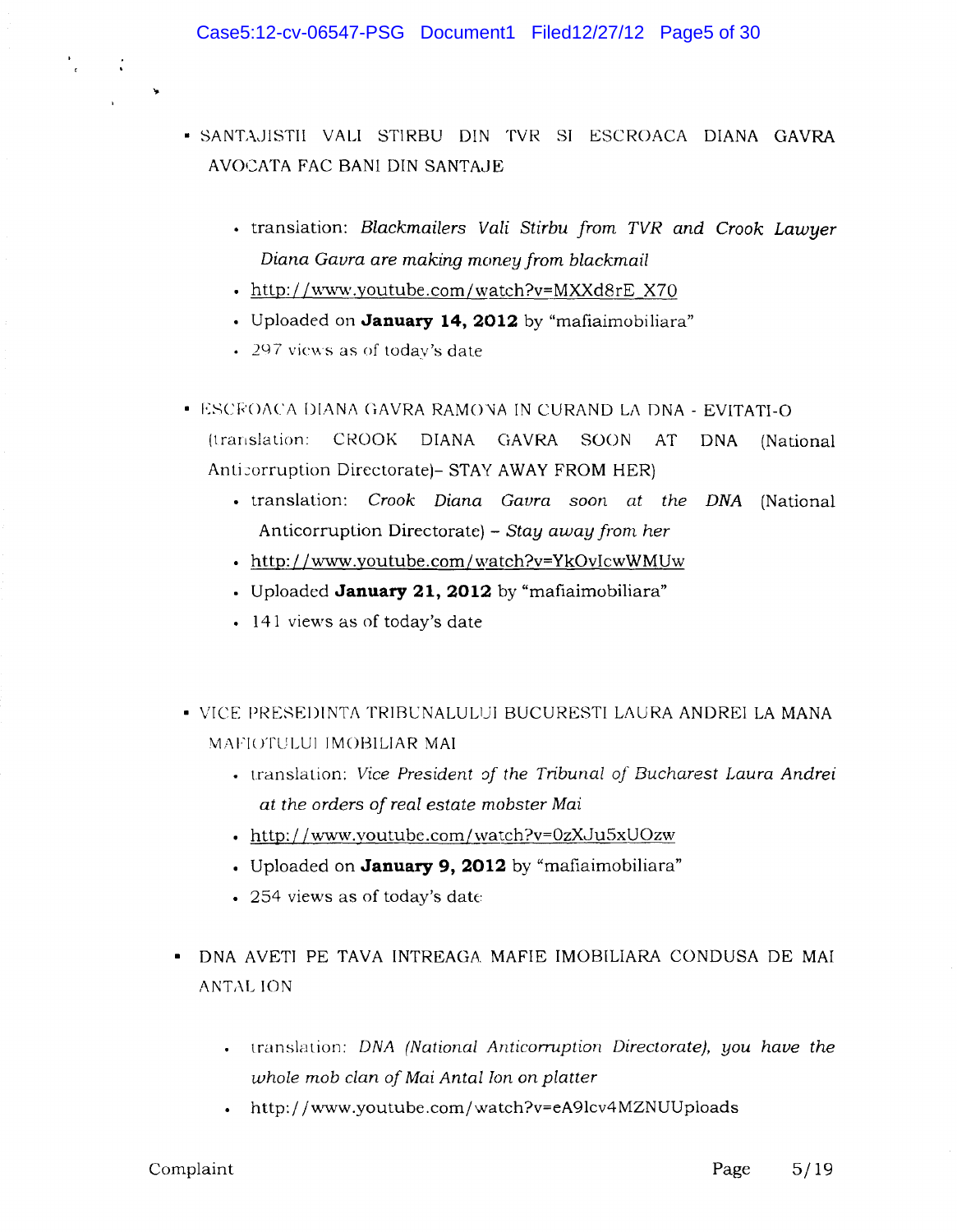- Uploaded on **January 14, 2012** by "mafiaimobiliara"
- 216 views as of today's date

 $\bar{\mathbf{r}}$ 

 $\rightarrow$ 

- $\cdot$  *, Onesta profesionista judecator Laura Andrei creierul mafiei imobiliare*"
	- translation: *Honest professional judge Lauro Andrei the broins of real estote mob*
	- http://www.youtube.com/watch?v=aFBMvv4HGGQ
	- Uploaded on **January 15, 2012** by "mafiaimobiliara"
	- 347 views as of today's date
- *-"Judecator Laura Andrei la mana mafiotului imobiliar escroc Mai Antal Ion"* 
	- translation: *Judge Lauro Andrei at the orders of crook mobster Mai Antal* Ion
	- http://www.youtube.com/watch?v=Eoc8ssZYJI8
	- Uploaded on January 15, 2012 by "mafiaimobiliara"
	- 223 views as of today's date
- **•** Judecator Laura Andrei si Jean Andrei notar mafioti imobiliar!!!!"
	- ,. translation: *Judge Lauro Andrei and Jean Andrei real estate mobsters!!!!*
	- , http://www.youtube.com/watch?v=Eoc8ssZYJI8
	- Uploaded on **January 15, 2012** by"mafiaimobiliara"
	- $623$  views as of today's date

I will refer to these postings **as "the video clips".** 

**b.** The first claimant, Ms. Gavra Diana Ramona, am a lawyer in Romania who runs her own law practice in Bucharest, Romania, Cabinet de Avocat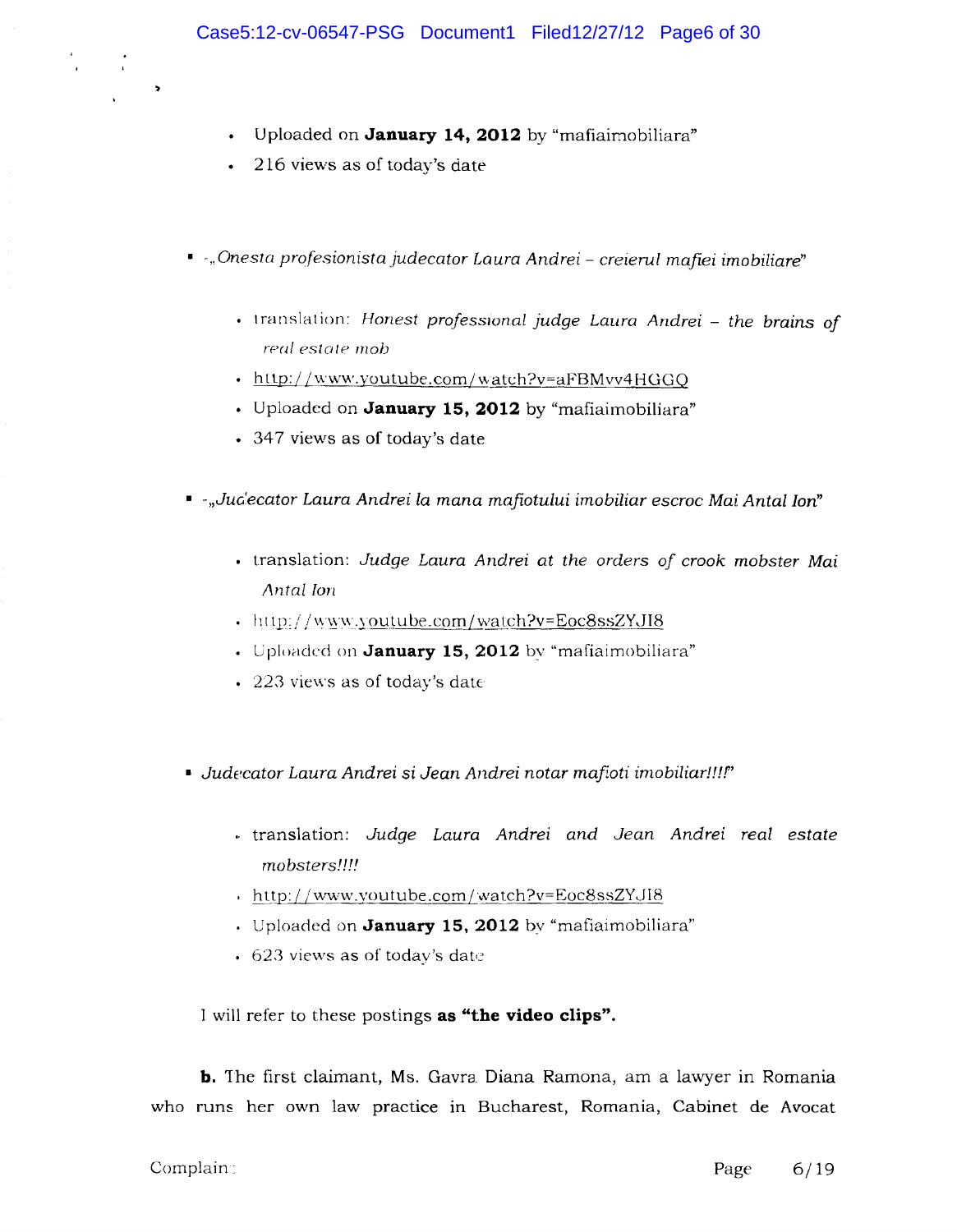(Lawyers Office) "Gavra Diana". I am also a University Assistant and founder and President of the Association "Iuris Civilis".

Ms. Gavra, through the Lawyers Office "Gavra Diana", has given legal assistance to Mr. Tom Baran and his family on many cases in front of the Romanian udiciary. The Association "Juris Civilis" also had a signed contract with a company called "S.C. BARAN ENTERPRISE S.R.L.", which is also owned by the Baran Family.

Mr. Băran ( former name Băran Ioniță) Also known under the name Băran Ionita Tom, is a Romanian and American citizen who is also a resident of the U.S. State of California. The author of these posts is Mr. Tom Băran, under the online user name "mafiaimobiliara". This aspect has been proven by the judiciary of Romania (in case file  $40/P/2011$ ) investigated by the Prosecutors Office of the High Court of Cassation and Justice - National Anticorruption Directorate.

These 13 video clips have been used by Mr. Băran as means to extort ..2~) U()U Euros in order 10 crase these video clips from the site www.youtube.com.

I should mention the fact that, because I had the Baran family for my clients for quite some time, I noticed that whenever court proceedings wouldn't go how they would like them to, they would post defamatory video clips on "the Site". I did not encourage them in such actions, I actually brought to their attention that they should refrain from doing so.

Continuing with this practice they posted on 7.12.2011, 28.12.2011, 29.12.2011, 04,0l.2012, 08.0l.2012, 09.01.2012, 14.01.2012 and 15.0l.2012, 21.01.201:2 , the 13 (thirteen) short movies I have detailed earlier in this complaint. The posts are entirely defamatory to me and my law practice. They contain a lot of offences to my dignity, my personal and professional life, accusing me of adultery, fraud, drug abuse and a lot of other criminal acts and morally questionable activities. These accusations mislead whoever sees them about my person and my professional career as well as damage the reputation of the law practice that I run.

The video clips contain family photos of myself as well as recording of myself made by Mr. Baran (a recording of an evacuation of the Baran family, pictures inside their house) and comments aimed at alleged injustices suffered by

..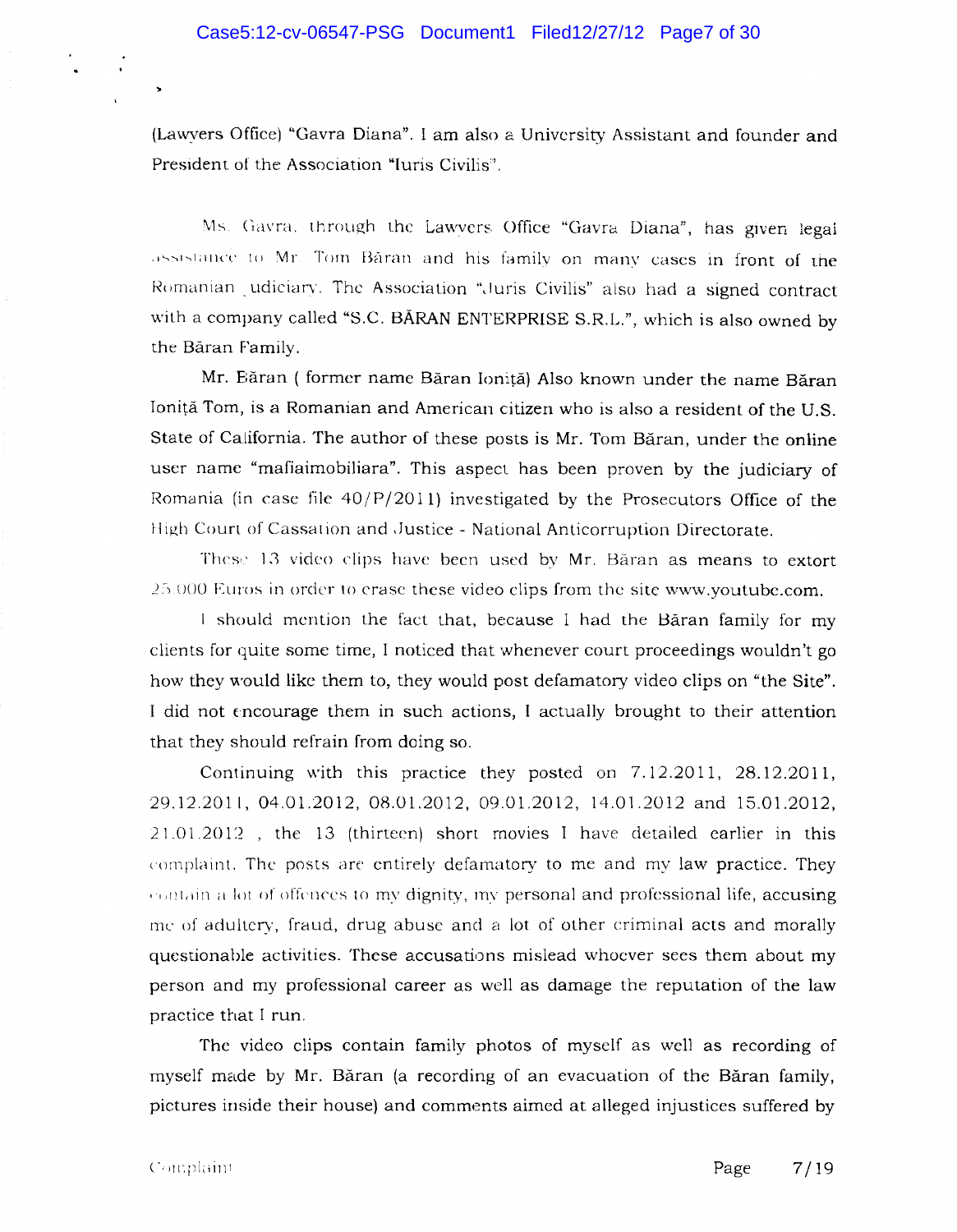this family, etc., consisting of those mentioned above and is a way used by this family to transmit multiple offenses, serious accusations formed into a gross misinformation to the undersigned and the undersigned's, law firm, showing that:

- The undersigned has a repulsive appearance "great diva, moving cattle and ass of a cow with a big attitude of a lady" and "probably wants to raise more money to have a plastic surgery, not be forced to renew her mirror every morning", I lack education:" a jerk" that "her parents did not gave her the 7 years of home" I have no moral character and am a "great Romanian legal profession Swindler ". I have a "miserable insidious nature" . I am "a mother and the mother of scammers and of mobsters", an " ordinary liar", I arn frustrated and have no scruples when it comes to getting money without working and that I would "step on dead bodies for money" and I am 'a poor teacher  $-$  that eats dust instead of a banana";
- "LYING BITCH LAWYER DIANA RAMONA GAVRA PROFESSION CROOK-JUDAH!

Marc exactly a crook called Diana Ramona Gavra who thinks she is the brain of the Romanian lawyers. She rifles the pockets of her clients, asking for huge amounts of money (thousands of Euros) as if they were notorious criminals and. being desperate to get away with the offence, they would be willing to pay dozens, even thousands of hundreds of Euros. After this notorious crook receives thousands of Euros for which she doesn't give a rece pt, complaining and lamenting that she's fed up with paying taxes to a state in which mafia is governing, she forgets that she is the first \vho proves to be the Queen of all crooks and mobsters due to the way she exercises her profession."

• "Honorable crook, Diana Gavra (Romanians, stay away from this rude bitch and swindler, who will betray you, ruin your life, health, fortune and maybe even your freedom, because she is a mean person, frustrated and unscrupulous when it comes to making money without working or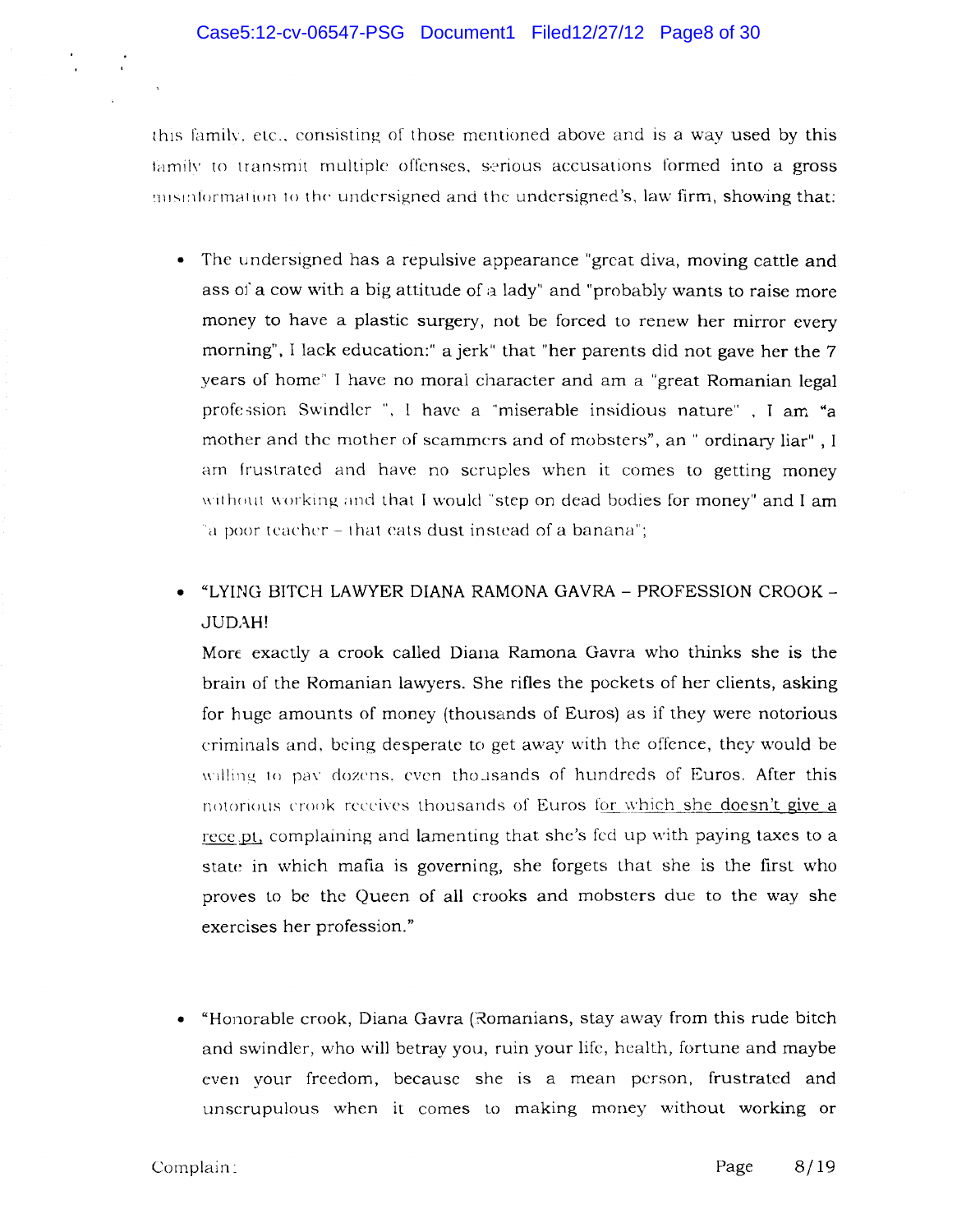deserving it, not giving a damn on your sorrow), why were you paid thousands of Euros!?!?! To betray Baran family!?! Shame on you! Lousy human being! Crook! This is the reason why this country has been ruined and this is how you acquired the fortune you had never dreamt about! You're forgetting God! There is no doubt that neither you nor Mai Antal are orthodox! You have found your match!".

- "ROMANIANS. STAY AWAY FROM THIS LYING JERK WHO DREAMS OF THOUSANDS OF EUROS. YOU RISK BEING BETRAYED! THIS IS DIANA RAMONA (iAVRAI".
- "She is also a lecturer at university. Hey, girl, what do you teach your students? You are the Queen of thieves, you crook! How can you be a role model for these young people? How can you look into your child's eyes when you go home in the evening, with your bag full of thousands of Euros obtained from your swindle? Shame on you! MAY GOD PUNISH YOU ACCORDING TO YOUR DEEDS! LOOK AT THE EVIDENCE AND SEE! WE ARE NOT LYING!".
- "WE INFORM YOU THAT WE WILL SOON REVEAL HOW THIS CROOK MAKES USE OF THE ROMANIAN NATIONAL TELEVISION TO ACHIEVE HER GOAL AND BLACKMAIL THE OPPONENTS! OF COURSE, WE ALL KNOW WHAT HER GOAL IS! MONEY! Money is your only God! You are Godless! So stop victimizing yourself, stop whining, because Tom Băran didn't come from the USA to go to jail for a lying bitch like you, or for a family of crooks like Antal's. Torn Baran has been well educated and he obeys the law. But you'll be made liable.".
- "Romanians, stay away from this crook lawyer with 10 faces, former primary school tcacher, who fleeces people of thousands of Euros and then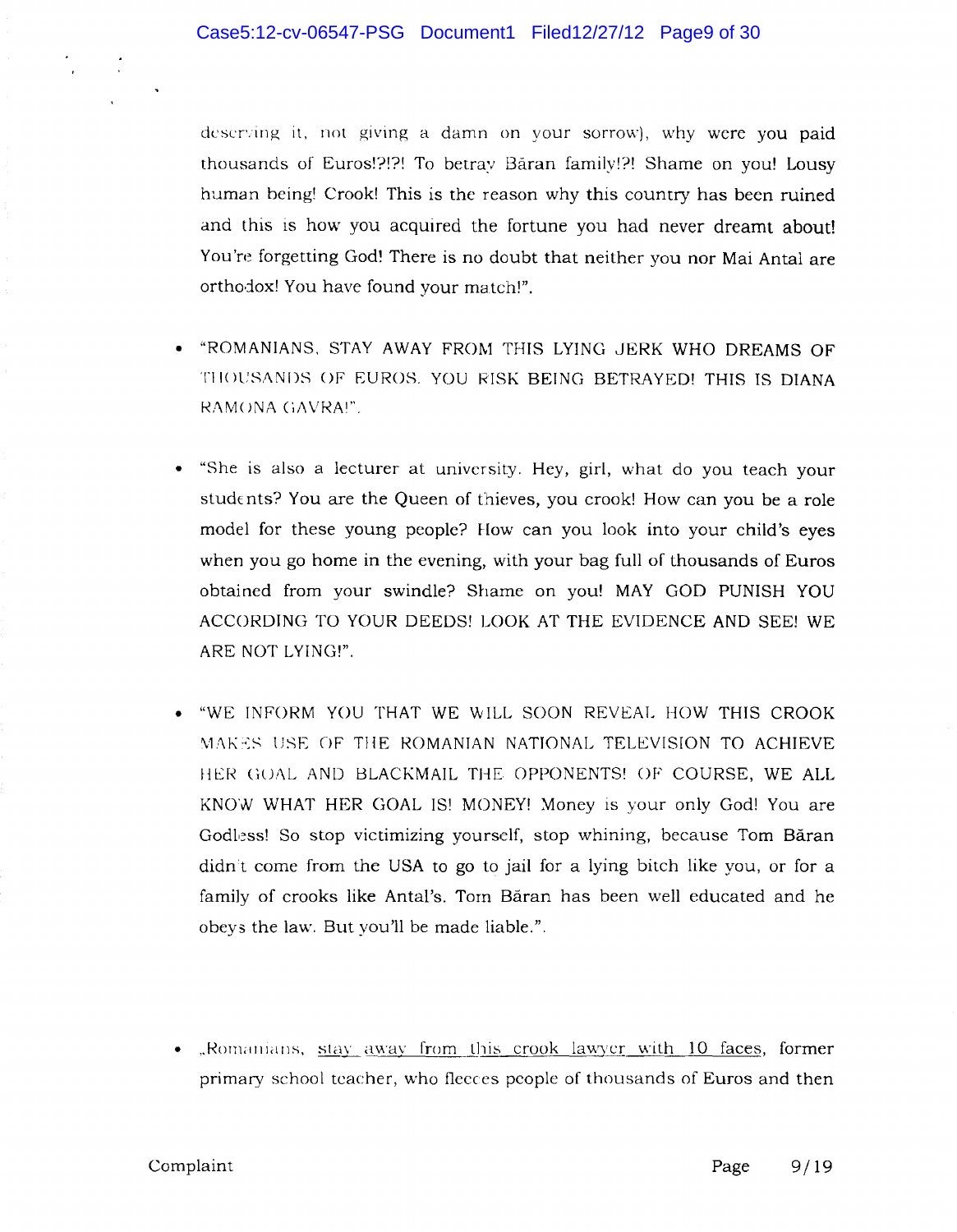"sells" them to the opposing party and she doesn't admit to having received the money! Swindler bitch<sup>17</sup>.

• The crook Maric Jeanne Antal pretends that she's sweeping in Tom Baran's vard. You can see in the picture that the yard had been entirely swept up by her an hour before; this ugly sow is shamming! But it will soon be over, even if they managed to corrupt the crook lawyer Diana Gavra, Båran's lawyer and former lover of First- prosecutor Betelie".

- They accuse me of senous criminal offences: money laundering *"she forgds* **to** *give receipts* **to** *her clients after taking them out of thousands oj'Euros',* I don't pay my taxes "she ignores the law on taxes", I use crugs *"she would brag that she used* **to** *smoke all kinds of drugs"*  and should "be *prosecuted for the criminal activity she comits, whithout taking into consideration this criminal lawyer, professional crook, not a lawyer, Diana Gavra, deserves a place in the Rahova prison, or at Targusor*"
- I am using the Romanian National Television for personal gain, for making money and to blackmail people: "we will unravel the way this crook uses the Romanian television for personal gain and to blackmail the opposing parties in a lawsuit".

These are only a few extracts of all the defamatory statements made in these video clips.

**I RE;QUESTED YOUTUBE TO ERASE THESE POSTS LETTING THEM KNOW THAT THEY WERE USING IMAGES OF ME WITHOUT MY PERMISSION, THAT I AM BEING DEFAMED, HARASSED AND BLACKMAILED, THAT THERE IS A CRIMINAL OFFENCE BEING PREFORMED BY AID OF THIS SITE!** They refused to take these posts down. I have flagged all the posts and I wrote to Google Romania as well but I was refused every time. **This refusal**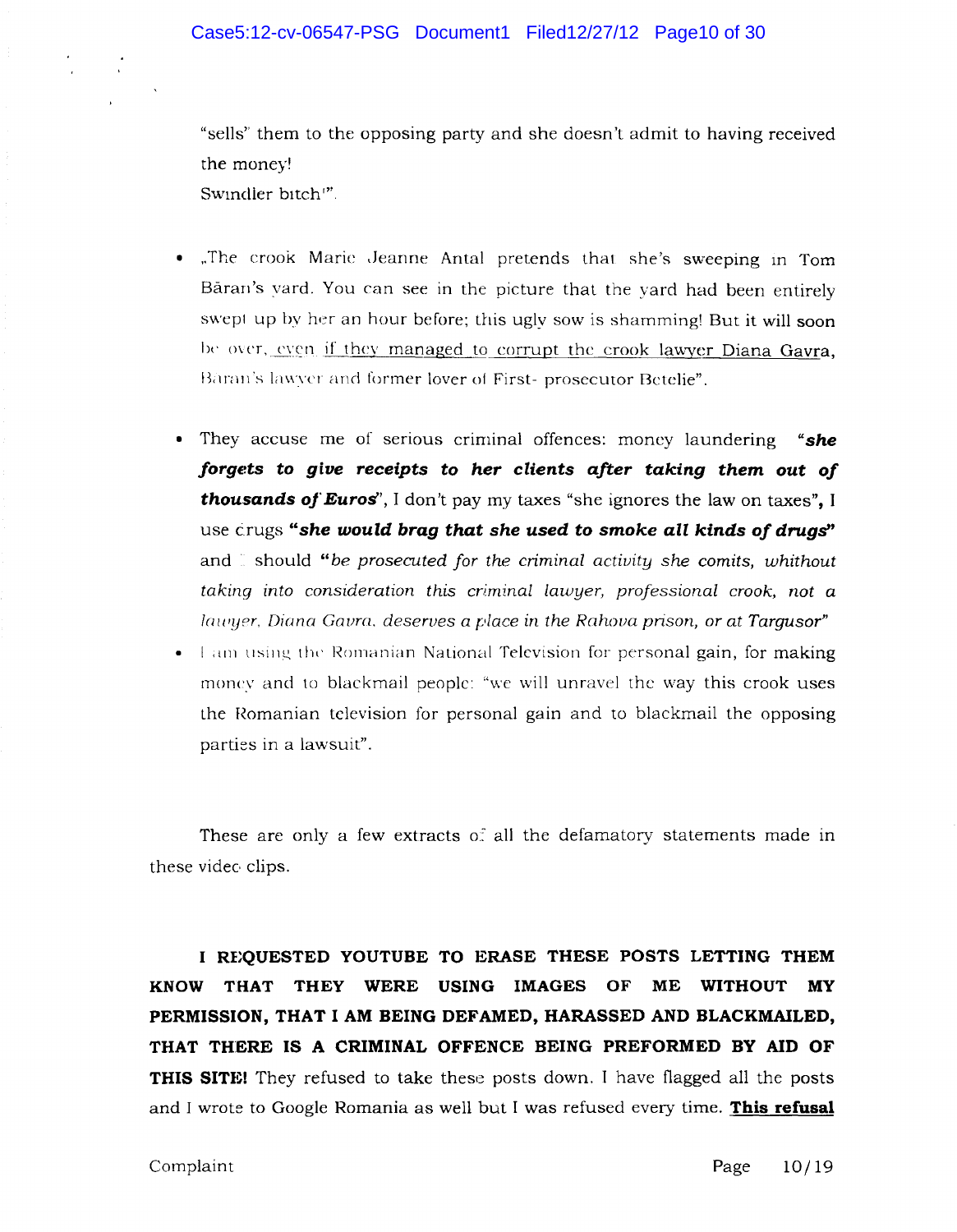**opened me up for extortion, and as these statement and accusations were**  very serious I became very concerned made a criminal complaint with the **Romanian ·police.** 

The Baran family, asked me to pay 21000-35000 Euros in exchange for them to remove these clips. In order to defend myself from these threats I have made a criminal offence complaint with the Romanian police and Mr. Băran and a lawyer Neagu Jeanette, who helped Mr. Baran in this extortion scheme, are being prosecuted in Romania for extortion (as shown in Exhibit B). Even so, the posts can still be found online and the damage to my reputation will not be remediated even if they are convicted.

I consider that, not only were the professional prestige and confidence in the quality of services of the law firm I run been affected, but also my activity as a University Professor as well as my family life. Also, customer confidence in the legal profession is essential and publication of such films, in which I am accused of committing numerous crimes, has a very strong impact on people.

These accusations and the obviously defamatory statements are affecting every aspect of my life: my family, my professional life, my personal life. These statements have the only purpose of ruining my reputation and my relationships with my family, my friends, my colleagues, my clients and my students, all in order to blackmail me into paying large sums of money to the Baran family.

These posts managed to destroy my image regarding all aspects of my life and through them they tried to ruin (and in some measure they even succeeded) everything that I have been trying to build with great efforts for my entire life: a solid career as a lawyer and as an academic, a united and happy family, great relationships with my friends and civilised and respectful relationships with my colleagues, clients and students.

My credibility, my honour and the respect I used to demand have all been greatly affected especially when my entire career has been based on exercising my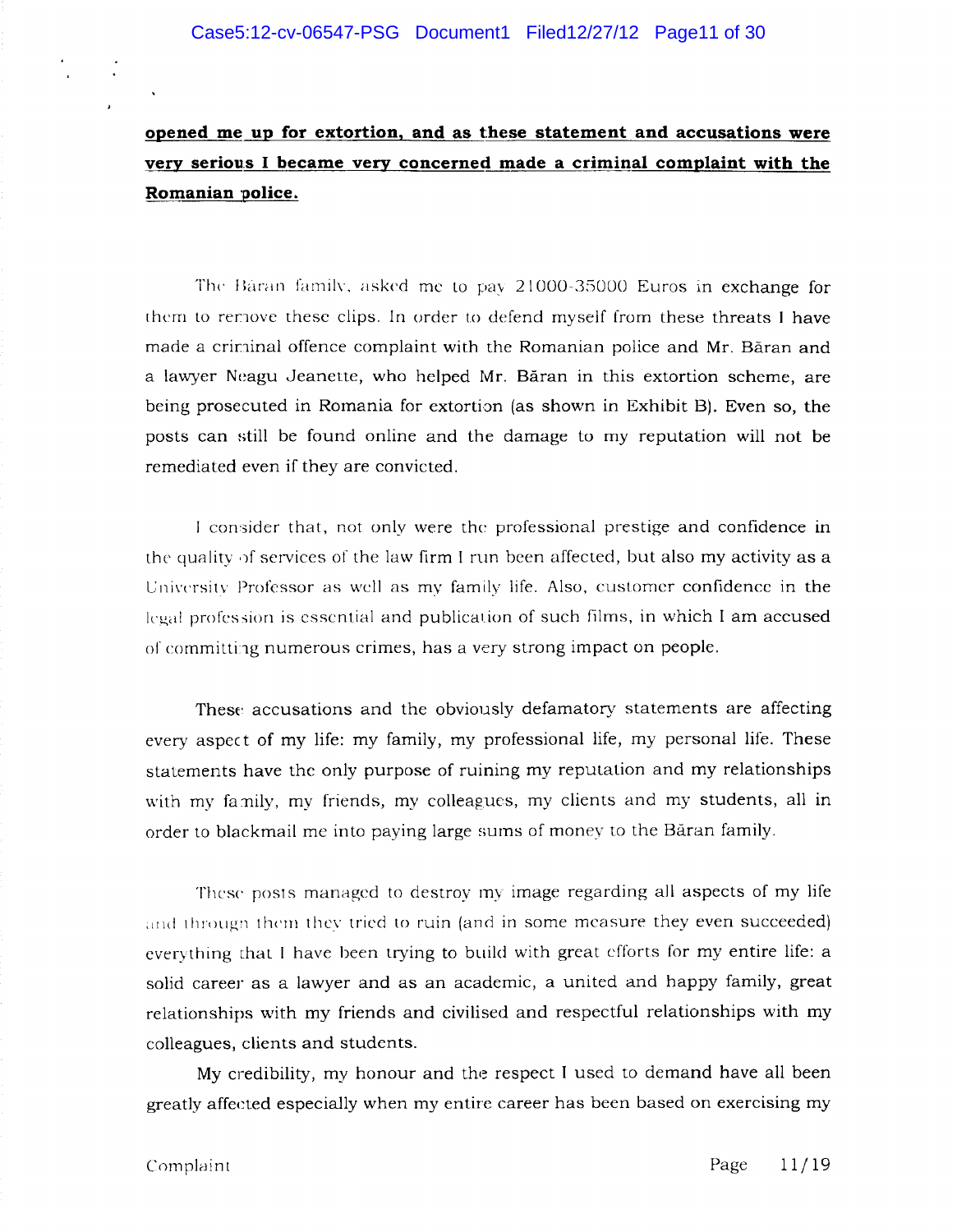profession with strict professionalism and now I find myself being exposed to criminal accusations which are not only extremely serious, but they also create a wrong impression on anyone who met me or has heard about me after these clips were posted online.

My right to a private life has seriously been violated by the allegations regarding my life and my person (my physical aspect, my character, my education), regarding my family life and my relationships with colleagues and clients.

In this context the suffering I have endured for almost a year now, reading these statements and the reaction of rry clients, colleagues, acquaintances and the public ,n general is something that is self understood and does not require any funher proof.

# **In appreciating the damage I had to suffer I bring your attention to the following aspects:**

- $\cdot$  Immediately after these facts I received a **request of termination of the Legal Assistance Agreement** wlth client SC ILTRADE & CO SRL, no. 330101, signed on 19.12.2011, for the reason that the client did not trust the quality of my services upon viewing the posts on YouTube. The contract was signed for **100.000 Euros.**
- \* My relatives and friends, the clien:s of my Lawyers Office, my students, my colleagues, they are all starting to change their opinion of me and they will start avoiding coming into contact with me as a result of these clips. These clips are invading and ruining my private life as I have shown above.
- My professional reputation has been gravely and probably irremediably affected .
- Confidence in the quality of services offered by the Lawyers Office I run has been greatly diminished.
- **↓** The cuality of my work as an Academic has been put into question.
- $\dots$  My profession requires the full trust of a client, such trust being essential for good and professional relationships with the clients. Publishing such allegations on an international channel of information, allegations of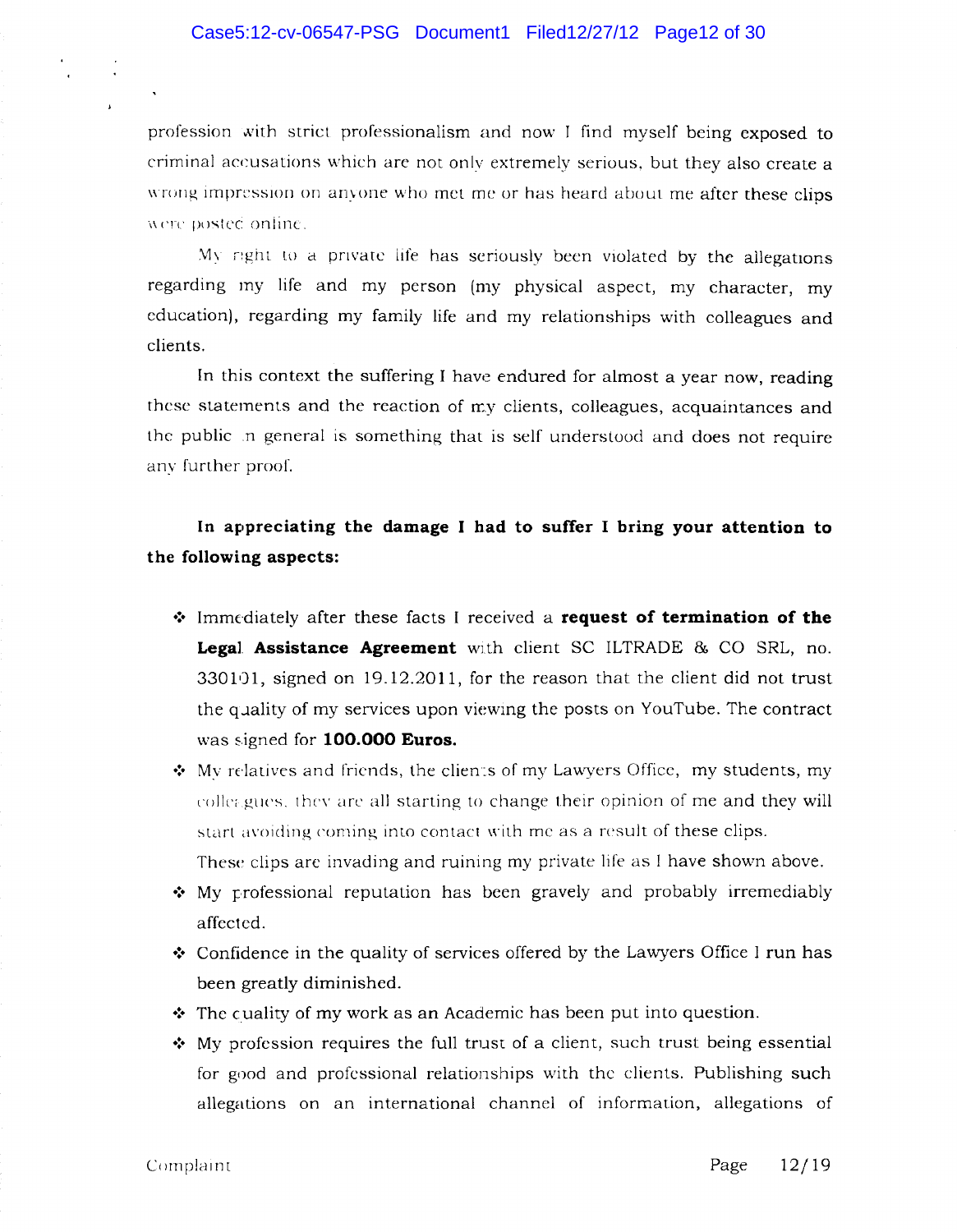eriminal actions being performed by myself, have a strong impact on whomever watches the clips found on www.youtube.com.

- The negative impact on my professional reputation has been evaluated in the "Reputation damage analysis in the case of lawyer Diana Gavra", by **expert Diana-Maria Cismaru of Crystal Connections, an e-PR Agency .**
- **•** The montage of these clips and titles used have all been done in an obvious way of attracting attention of the public and the language being used is extremely vulgar.
- **•** A basic search on the internet for my name or my Law Office generates these video clips on the first search page.
- $\div$  The damage increases with every day that these posts remain online as the number of views increases.
- The postings have generated an enquiry in my professional activity by the states prosecutors office as well as a disciplinary enquiry conducted by the Romanian Bar Association, even though these enquiries have found that I have not committed any of the acts I am being accused of, the simple fact that I have been investigated has created a great discomfort and has been an ur necessary invasion of my private and professional life.
- **↑** The credibility of the "Association Iuris Civilis" and it's purposes have been seriously put into question.
- These video clips contain pictures of the contracts signed between the Lawyers Office Gavra Diana and the Băran family and the ones signed with the ",Juris Civilis" Association, **contracts which contain confidential information**
- They reveal private and intimate information about my family, they say that I am married, that I have a child, they reveal the fact that one of my brothers is a prosecutor and the other is an advisor a the European Parliament at Bruxelles and that he is working with the Romanian President's daughter, information that I did not want to make public.

Through these videos I am being continually injured as they present me as a corrupt character, unprofessional, subservient to interests other than those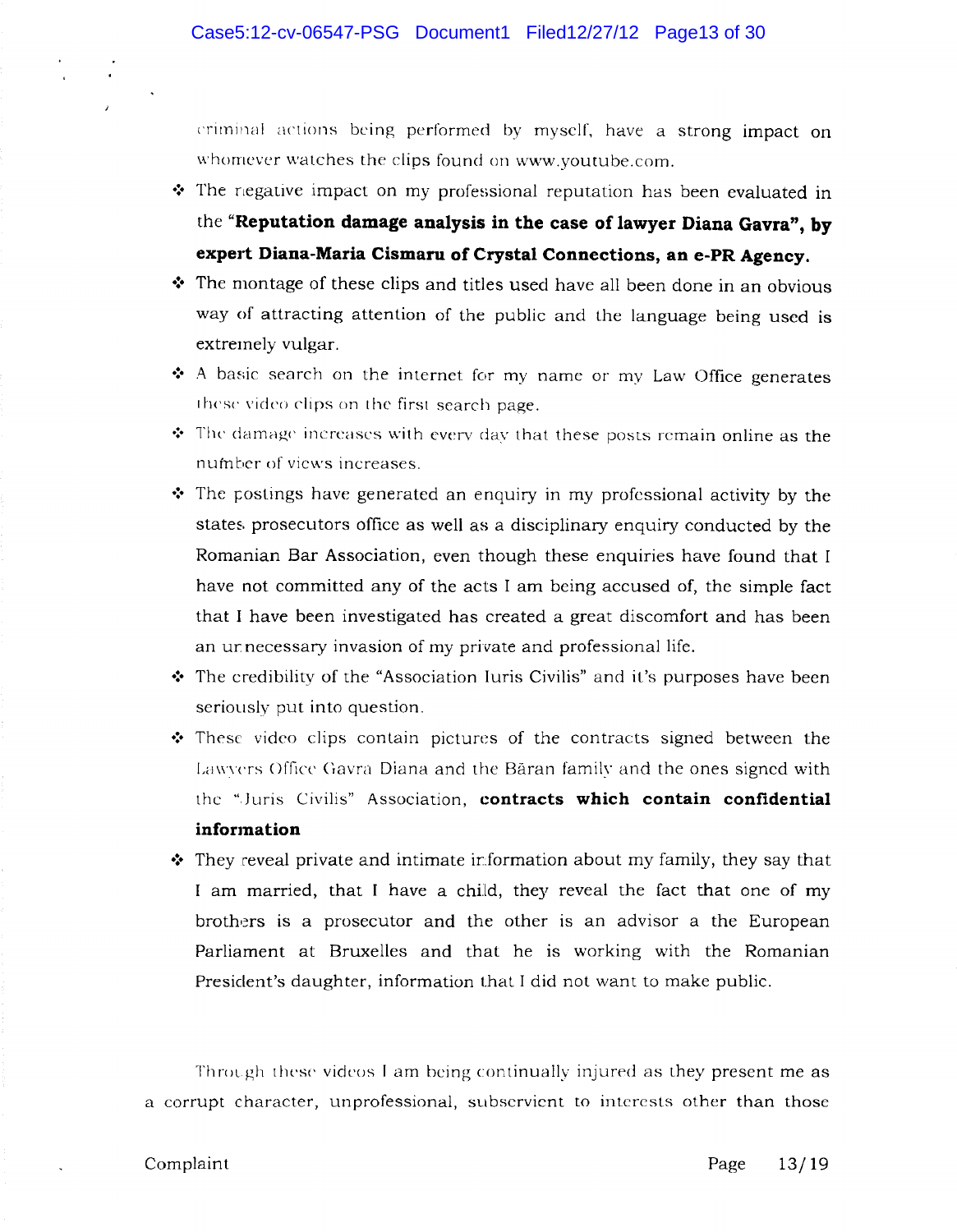involved in the profession, an undesirable person in the system, a real danger and a disgrace to the profession, and personally speaking, are presented as a physically unattractive person, devoid of morality, character and education, Of course the damage extends to law office I run, adversely affecting the image and confidence in the professional services they provide.

It is in the domain of obviousness that every day that passes and with every new person who watches these clips the damage to my reputation, my honor and  $mv$  image increases and it will become an irremediable damage. The damage inflicted already cannot be remediated in the eyes of the persons who have already seen these clips, and my image, and the image of my Lawyer's Office and the Association I am President of, is definitively destroyed.

YouTubes's liability in this situation can be drawn from the fact that they had knowkdge of these facts, they were formally notified by myself about the Site being used for defamation, slander and blackmail/ extortion and they have refused to take action.

YouTube promises to remove content in these types of categories, and YouTube's failure to remove such content makes them an accessory after the fact which makes YouTube liable for any damage that may have been incurred by the posting of these clips starting with the date they had knowledge of such behavior on their Site. YouTube was well aware that Diana Gavra reported the aforementioned YouTube postings in that she felt "attack[ed], harass[ed] [and] demean[ed" and that those clips were being used for blackmail.

The content of the videos we are, and have been requesting the removal of, contain images of myself which I have not authorized to be used as well as confidential information and private data about myself, my private law practice, Cabinet de Avocat (Lawyers Office) "Cavra Diana" and the Association "Juris Civilis".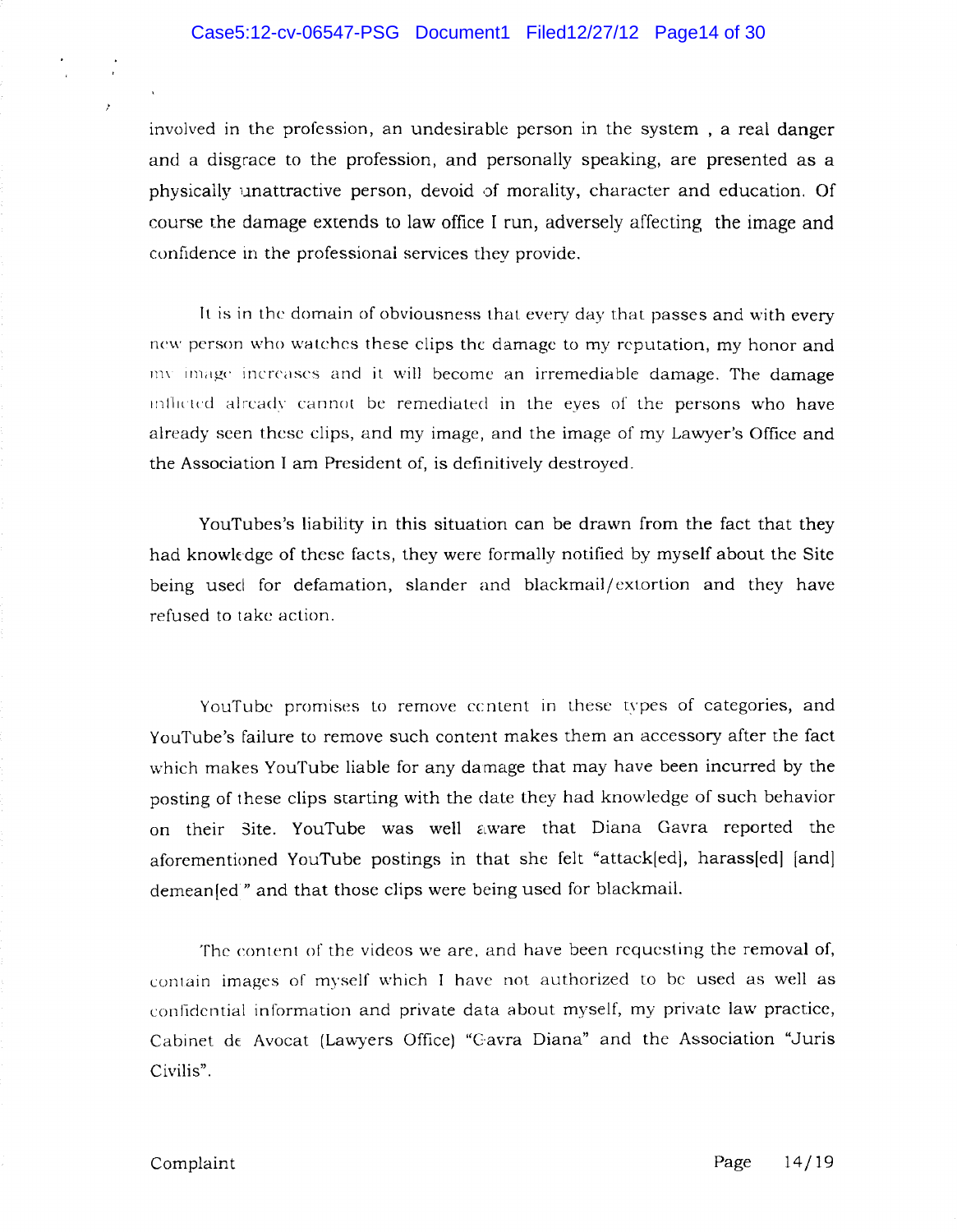**c. Privacy:** 

CALIFORNIA CONSTITUTION ARTICLE 1 DECLARATION OF RIGHTS

SECTION 1. All people are by nature free and independent and have inalienable rights. Among these are enjoying and defending life and liberty, acquiring, possessing, and protecting property, and pursuing and obtaining safety, **happiness, and privacy.** 

Under Section 1798-1798.1 Cal.Civ.Code(Informtaion Practices Act of  $1977$ :

1798.1. The Legislature declares that the right to privacy is a personal and fundamental right protected by Section 1 of Article I of the Constitution of California and by the United States Constitution and that all individuals have a right of privacy in information pertaining to them. The Legislature further makes the followir.g findings:

(a) The right to privacy is being threatened by the indiscriminate collection, maintenance, and dissemination of personal information and the lack of effective laws and  $\log a$  remedies.

(b) The increasing use of computers and other sophisticated information technology has greatly magnified the potential risk to individual privacy that can occur from the maintenance of personal information.

(cl In order to protect the privacy of individuals, it is necessary that the maintenance and dissemination of personal information be subject to strict limits.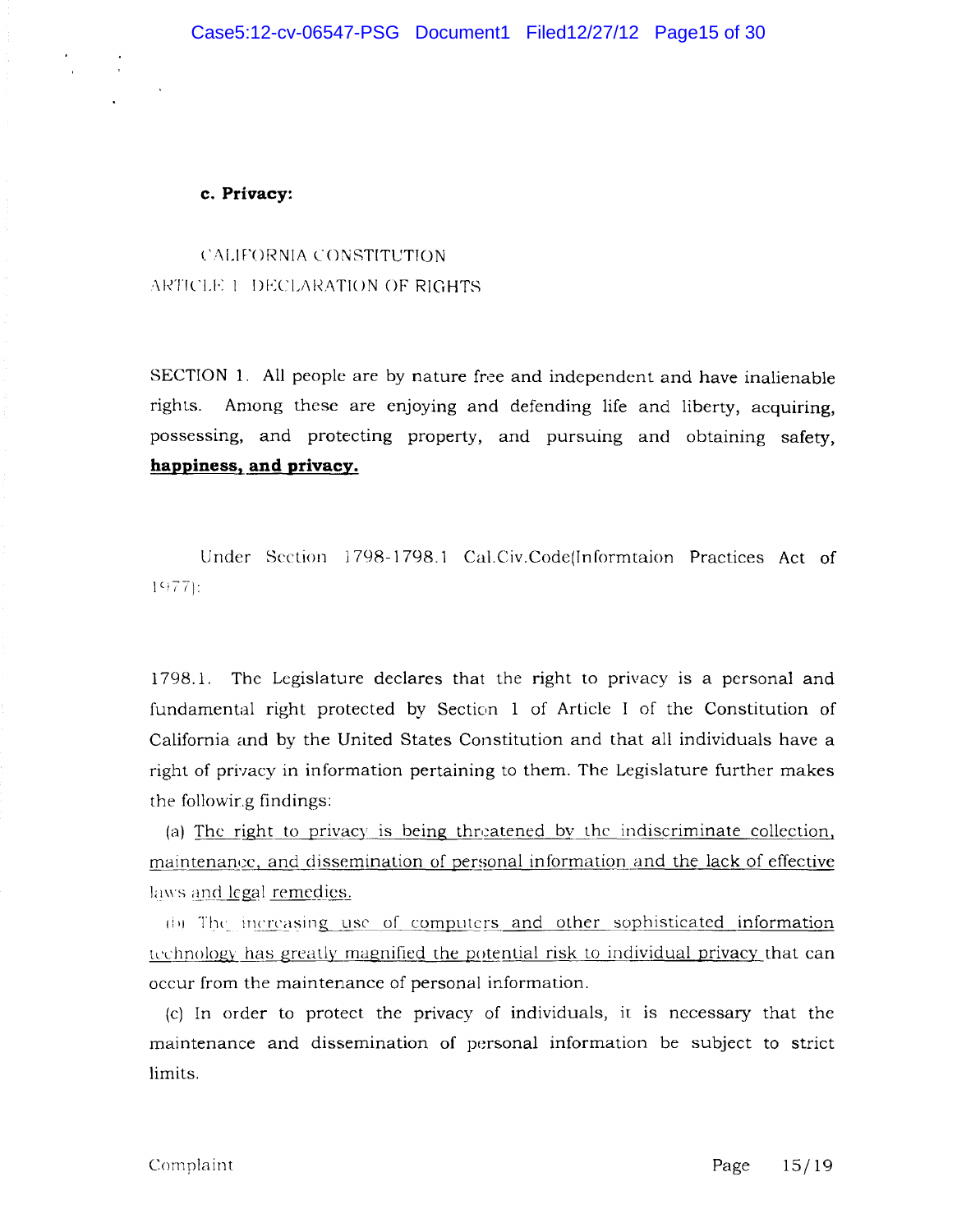So as a fundamental principle the Constitution of the State of California lmposes a dutv of protecting the privacv of an individul, especially by means of modern technology.

As it has already been shown above, the videos contain images of myself which I have not authorized to be used as well as confidential information and private data about myself, my private law practice, Cabinet de Avocat (Lawyers Office) "Gavra Diana" and the Association "Juris Civilis". There are also a lot of negative comments regarding my personal life, my family, my child, my marriage.

I ask for the protection of my right to a private life, the right to have a peaceful and quiet family life that is not made public, the right to have civilized relationships with my colleagues, my students and my clients, a right which is corrected being injured with every new person who watches these video clips.

## **d. Defamation:**

A defamatory statement is a false statement of fact published to one or more third parties which harms one's reputation. Parker v. House O'Lite Corp., 324 Ill. App. 3d 1014, 1020,756 N.E.2d 286, 292 (1st Dist. 2001). A statement is defamatcry "if it tends so to harm the reputation of another as to lower [her] in the estimation of the community or to deter third persons from associating or dealing with Iherl." (Restatement (2d) of Torts, Sec. 559)). The plaintiff must prove that defendant made an unprivileged, false statement of and concerning the plaintiff to someone other than the plaintiff.  $Id.$ ; See Emery v. Northeast Illinois Regional Commuter *R.R.* Corp., 377 Ill. App. 3d 1013, 1021-22, 880 N.E.2d 1002, 1009 (1st Dist. 2007).

Under Cal. Civ. Code Sees. 44, 45a and 46, defamation needs to *have* the following elements:

a. publication of statement of faet

b. that is false,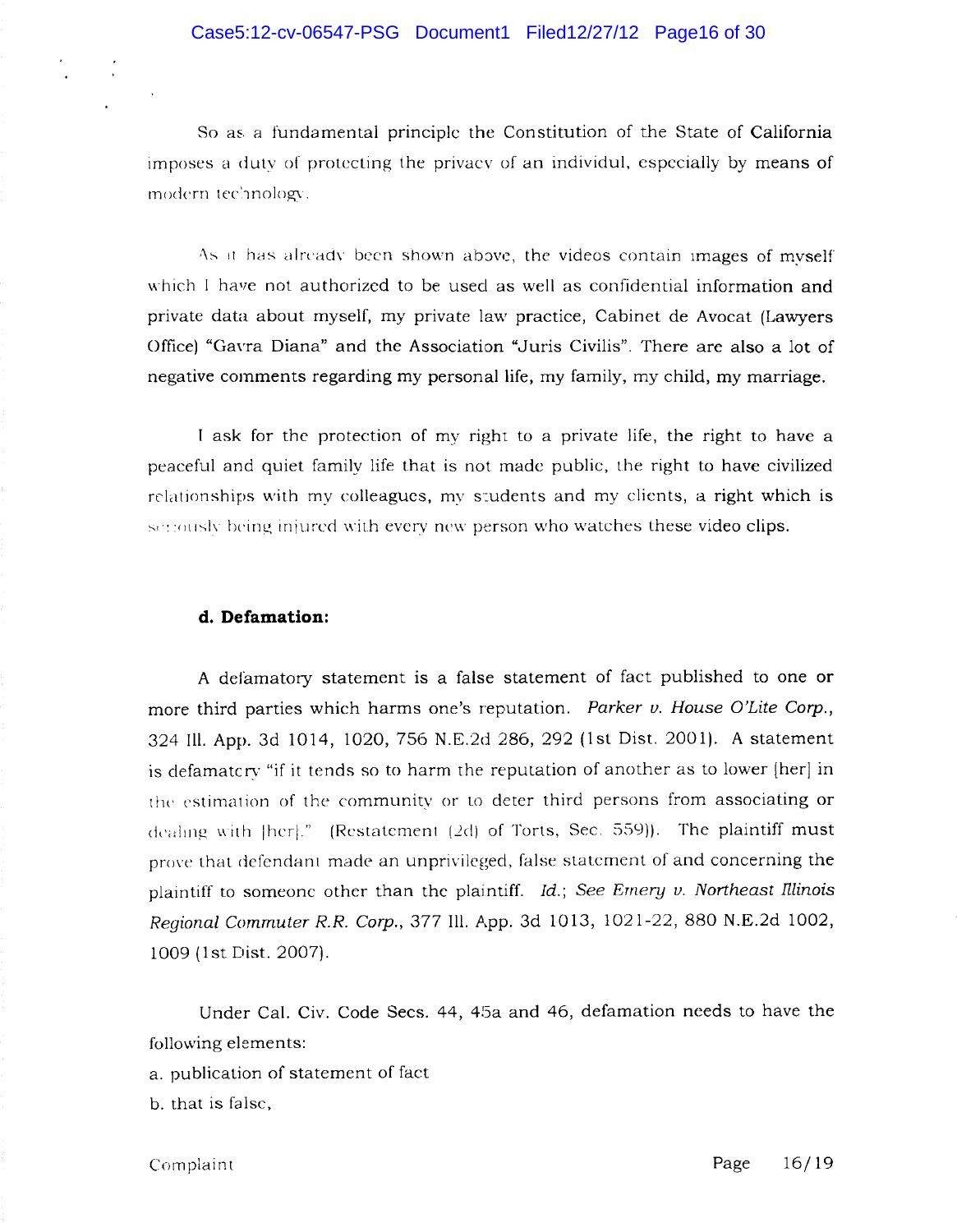c. unprivileged,

 $d$ : has a natural tendency to injure of which causes "special damage," and t:. the defendant's fault in publishing the statement amounted to at least neghgence.

A statement is defamation per se if it defames the plaintiff on its face, that is, without the need for extrinsic evidence to explain the statement's defamatory nature. See Cal. Civ. Code § 45a; Yow v. National Enquirer, Inc. 550 F. Supp. 2d 1179, 1183 (E.D. Cal. 2008). I believe that the facts we have exposed so far constitute defamation per se.

Tom Băran's accusations and statements on these videos are defamatory, they are published, they are false, unprivileged they had brought great injury to my person, my reputation, my personal and professional life and there is fault in publishing and he had knowledge that those statements were false.

YouTube has been negligent in not removing the posts from the Site hiding behind a claim that they cannot determine whether there is any truth to our claims. Since we are talking about defamation per se, as well as blackmail/ extortion, there is no reasonable argument for them not taking the minimum precaution for avoiding such practices on their Site.

### **e. Blackmail/extortion**

The offense of blackmail is created by  $18 \text{ U.S.C.}$  § 873 which provides:

Whoever, under a threat of informing, or as a consideration for not informing, against any violation of any law of the United States, demands or receives any money or ether valuable thing, shall be fined under this title or imprisoned not more than one year, or both."

California extortion laws are detined in Penal Codes 518 to 527 PC. Penal Code 518 defines extortion (which is commonly referred to as blackmail) as using force or threats to compel another to give you money or other property.

Mr. Tom Baran's actions have been just that. He used defamatory statements published on a world wide accessible Site in order to force someone else into giving him a large sum of money.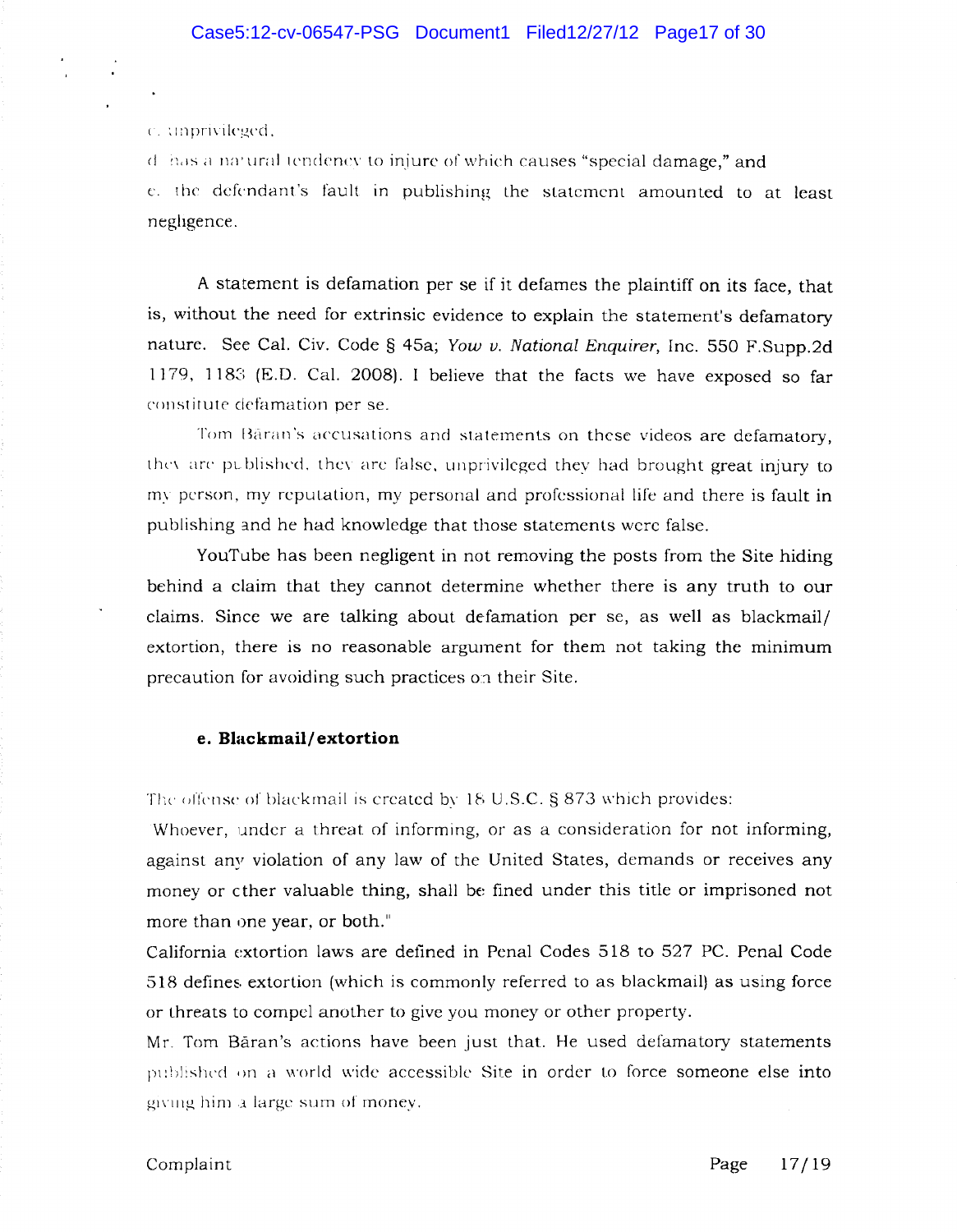I have been wrongfully accused of committing criminal acts in Romania through these posts. The gravity of the accusations created great distress to the plaintiff, made her vulnerable for extortion and YouTube's negligence regarding these actions makes them liable for any damage suffered from this blackmail.

**Section 230** of the Communications Decency Act of 1996 states that: "No provider or user of an interactive computer service shall be treated as the publisher or speaker of any information provided by another information content provider."

However YouTube is liable not for publishing the statements, but for what those clips have been used for. Since the defamatory statements have been used for the purpose of committing a criminal act, the defendants gave the means for the criminal act to be performed, they had knowledge that such a criminal act was being performed on their Sites, or at least had reasonable grounds to suspect such behavior, and did not act on that information. In conclusion, they are liable as well for the damage the plaintiff had to suffer from that crime.

An individual is **complicit** in a crime if he/she is aware of its occurrence and has the ability to report the crime, but fails to do so. As such, the individual effectively allows criminals to carry out a crime despite possibly being able to stop them, either directly or by contacting the authorities, thus making the individual a de facto accessory to the crime rather than an innocent bystander.

## **6. Request for relief**

Our demands against Goolge Inc. are the following:

- A court order for the removal of all 13 video clips mentioned .
- Special damages in the amount of \$1,000,000.00 for lost profits of Lawyers Office "Gavra Diana" ;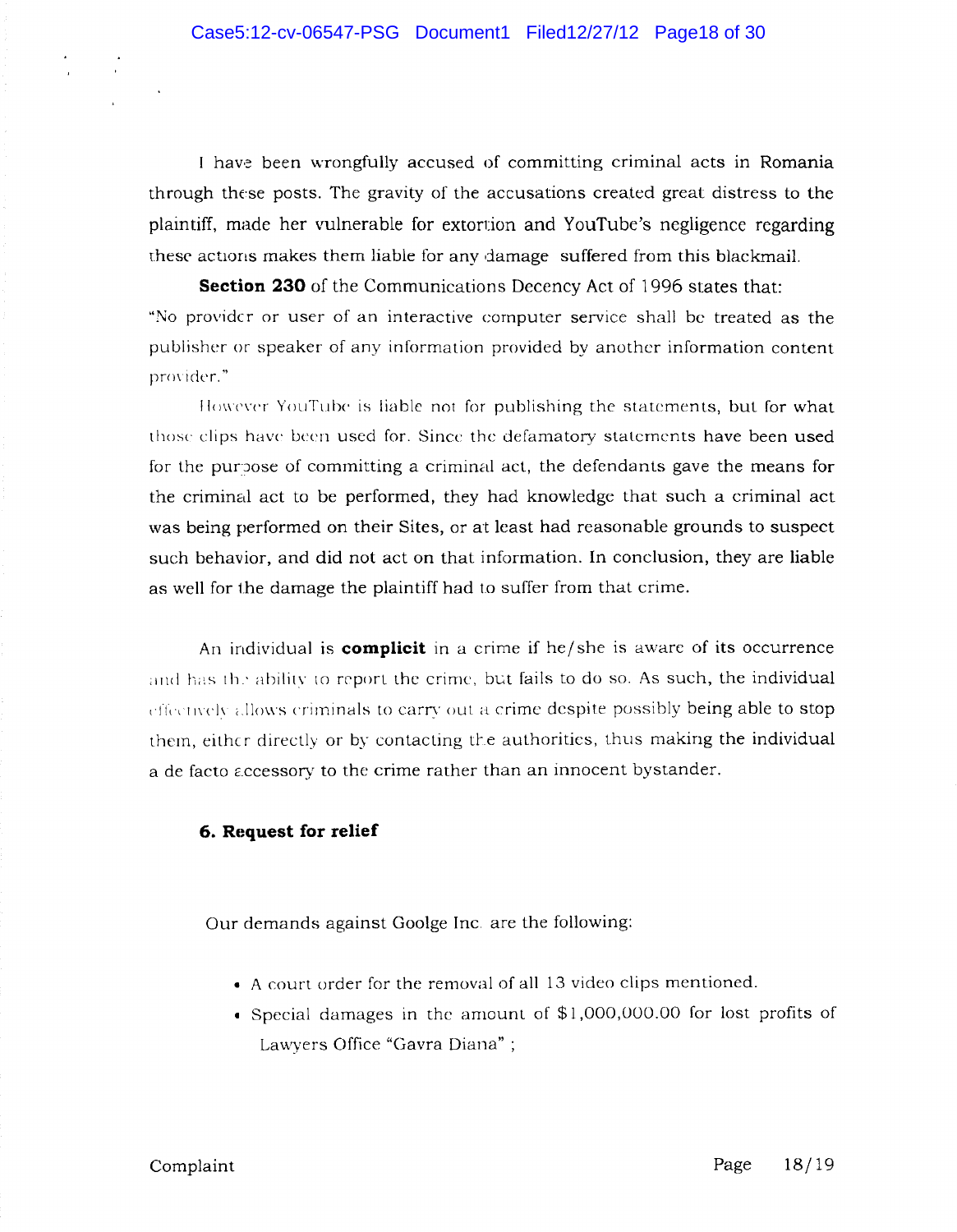- General damages of \$1.000,000.00 for damage to image, unauthorized use of image and private data and emotional distress of Ms. Gavra.
- Damages of \$1,000.000.00 due to damage to the image of the *Association Juris Civilis*

 $7$  Under Rule 38 of the Federal Rules of Civil Procedure we ask for a trial **by jury.** 

Respectfully submitted,

12.24.2012 Plaintiffs, Diana Ramona Gavra

 $\gamma$  -  $\gamma$  -  $\zeta$ 

(Lawyers Office) Cabinet de Avocat

Gavra Dina



Association Iuris Civilis

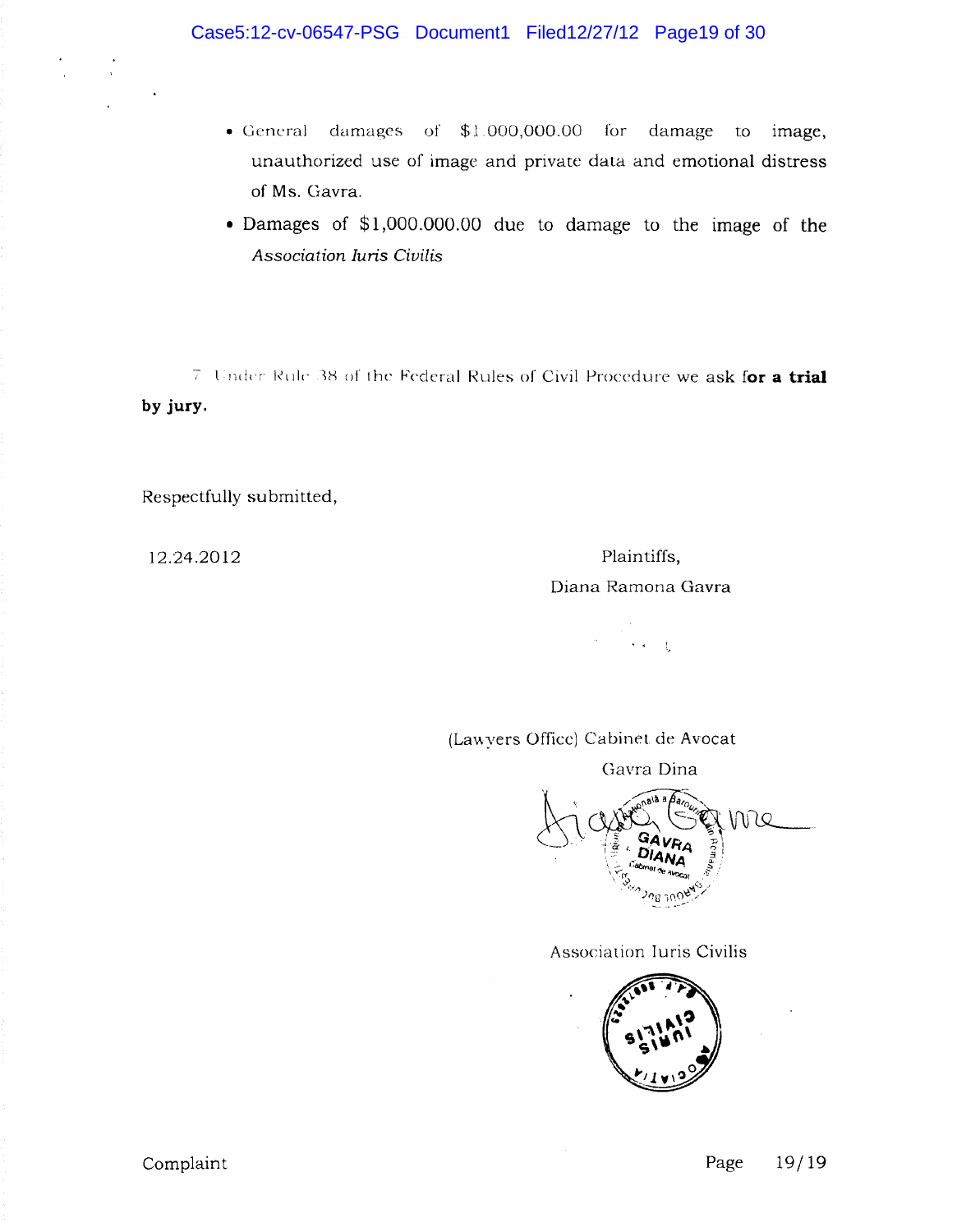# Ehhibit A Correspondence with YouTube Support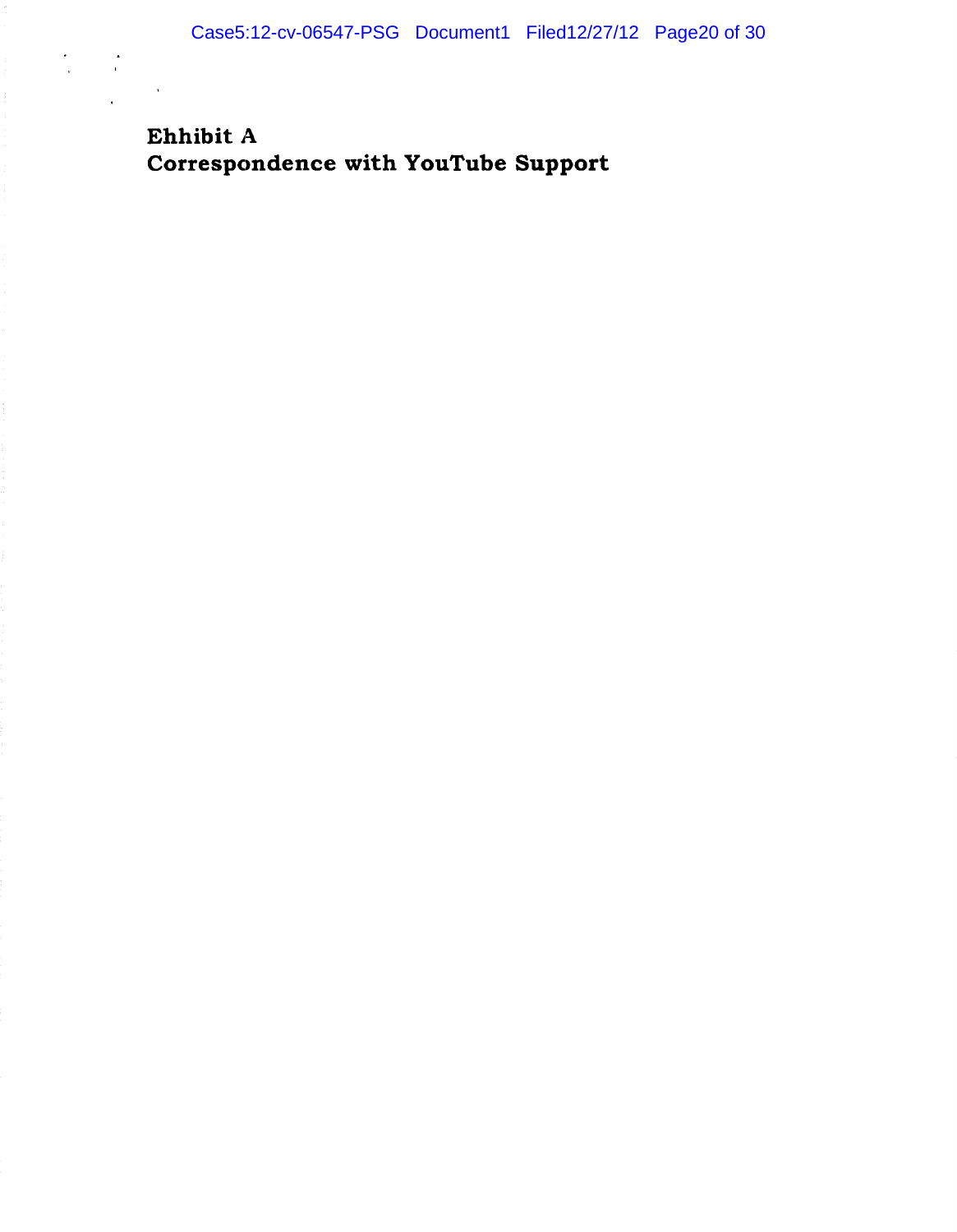$\sim 10^{11}$  km s  $^{-1}$ 

Gmail - Re: [#937365790] YouTube Support

 $\ddot{\phantom{a}}$ 

https://mail.google.com/mail/w0/?ui=2&ik=2f95736676&view--pt...



CABINET AVOCAT GAVRA <cab.av.gavra@gmail.com>

# Re: [#937365790] YouTube Support

18 messages

YouTube Support <support@youtube.com> foll cab avigavraci/qmail.com

Thu, Jan 5, 2012 at 5:27 AM

til Gavra

This email confirms that we have received your Privacy Complaint for the following conterit:

http://www.youtube.com/watch?v=ju-DdzWzq4) http://www.youtube.com/watch?v=DTlwk5rnYPU

To provide the uploader an opportunity to remove or ed t their video, we have notified the uploader of the potential violation. Your privacy is respected during this process. At no point will your identity or contact information be released to the uploader without your consent. YouTube provides the uploader 48 hours to take action on the complaint. If the uploader removes the video during these 48 hours, the complaint filed will be closed. If the potential privacy violation remains on the site after 48. hours the complaint will get queued for review by the YouTube Team. There is a high volume of privacy complaints submitted, please be patient, your complaint will be carefully reviewed.

During these two days you may retract your claim by following this link and confirming your retraction:

http://help.youtube.com/support/youtube/bin/request.py?contact\_type=privacy\_ followup&ticket\_id=937365790&confirmation\_code=0hTVpS1qjV0&email=cab.av.gavra@gmail.com Regards,

The YouTube Team

CABINET AVOCAT GAVRA <cab av gavra@gmail.com> To CABINET AVOCAT GAVRA < cap av.gavra@gmail.com> Fri, Jan 6, 2012 at 7:10 PM

"Quoted text midden)

CABINET AVOCAT GAVRA <cab.av.gavra@gmail.com> To: diana gavra <diana\_gavra@yahoo.com>

**Carl Andrometers** 

--------- Forwarded message ----------From: YouTube Support <support@youtube.com> Date: Thu, Jan 5, 2012 at 5:27 AM Subject: Re: [#937365790] YouTube Support To: cab.av.gavra@gmail.com

Fri, Jan 6, 2012 at 7:11 PM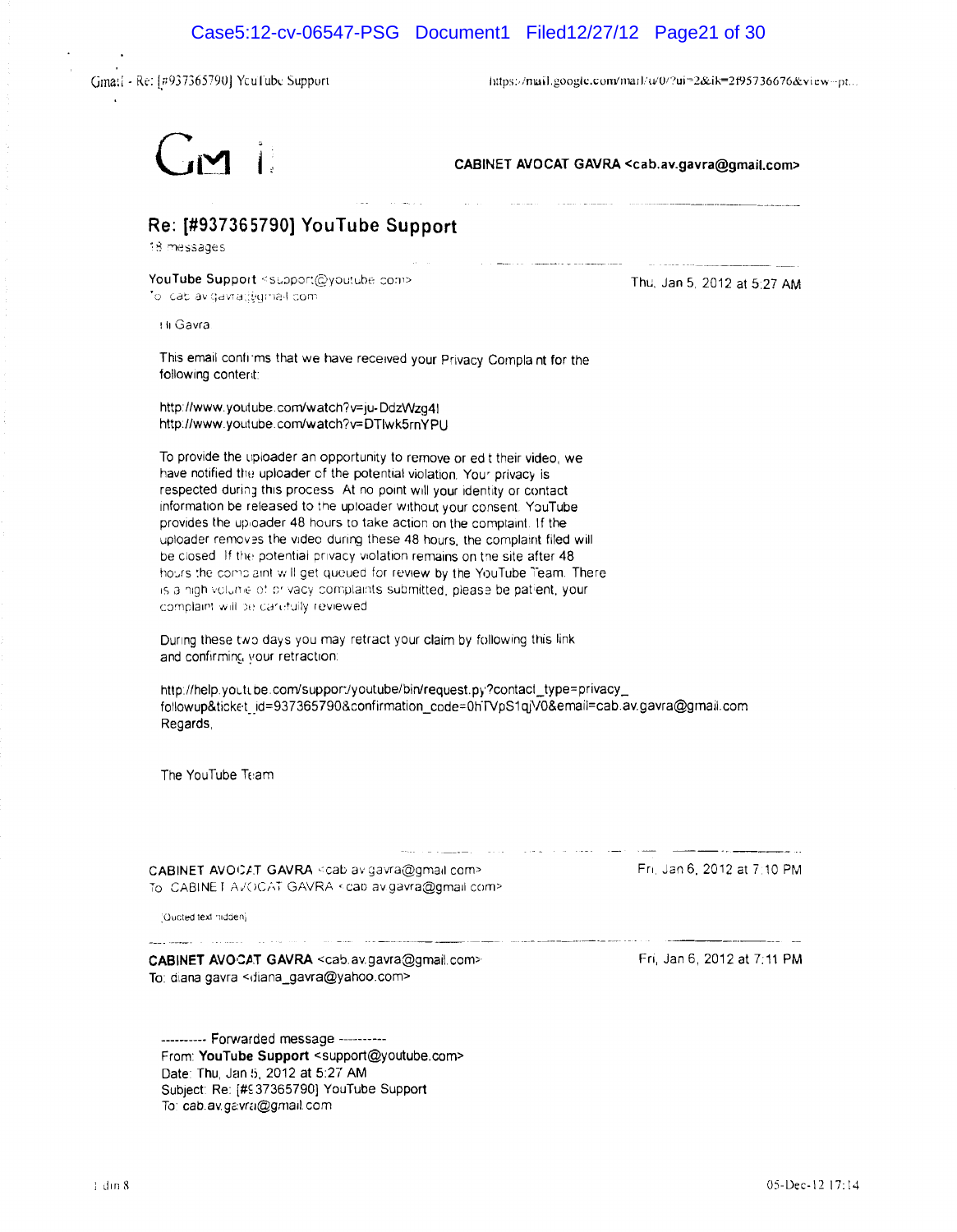# Case5:12-cv-06547-PSG Document1 Filed12/27/12 Page22 of 30

Grhad - Re: [#937365790] YouTube Support

https://mail.google.com/mail/u/0/?ui-2&ik-2195736676&view-pt...

(Quoted text hidden)

 $\overline{a}$ 

# YouTube Support <support@youtube.com>

To loab avigavra@gmail.com

**Sear Gavra** 

This email is to inform you that the privacy complaint you submitted has been transferred to the YouTube Team for review. We will evaluate your claim and if your complaint is complete and valid, we will email you regarding our removal decision.

#### Regards.

The YouTube Team

YouTube Support <support@youtube.com> To: cab.av.gavra@gmail.com

Wed, Jan 11, 2012 at 4:12 AM

Wed, Jan 11, 2012 at 9:19 PM

#### Hi Gavra.

This email confirms that we have received your Privacy Complaint for the following content:

http://www.youtube.com/watch?v=QJJ\_LedQzNQ http://www.youtube.com/watch?v=0zXJu5xUOzw http://www.youtube.com/watch?v=ujilL9\_A79c.

To provide the uploader an opportunity to remove or edit their video, we have notified the uploader of the potential violation. Your privacy is respected during this process. At no point will your identity or contact information be released to the uploader without your consent. YouTube provides the uploader 48 hours to take action on the complaint. If the uploader removes the video during these 48 hours, the complaint filed will be closed. If the potential privacy violation remains on the site after 48 hours the complaint will get queued for review by the YouTube Team. There is a high volume of privacy complaints submitted; please be patient, your complaint will be carefully reviewed.

During these two days you may retract your claim by following this link and confirming your retraction:

http://nelp.yourut/e.com/support/youtube/bin/request.py?contact\_type=privacy\_ followup&ticket\_id=943087278&confirmation\_code=tIH8WnsQ2l0&email=cab.av.gavra@gmail.com Regards

The YouTube Team

CABINET AVOCAT GAVRA <cab.av.gavra@gmail.com> To: diana gavra <diana\_gavra@yahoo.com>

Thu, Jan 12, 2012 at 6:36 PM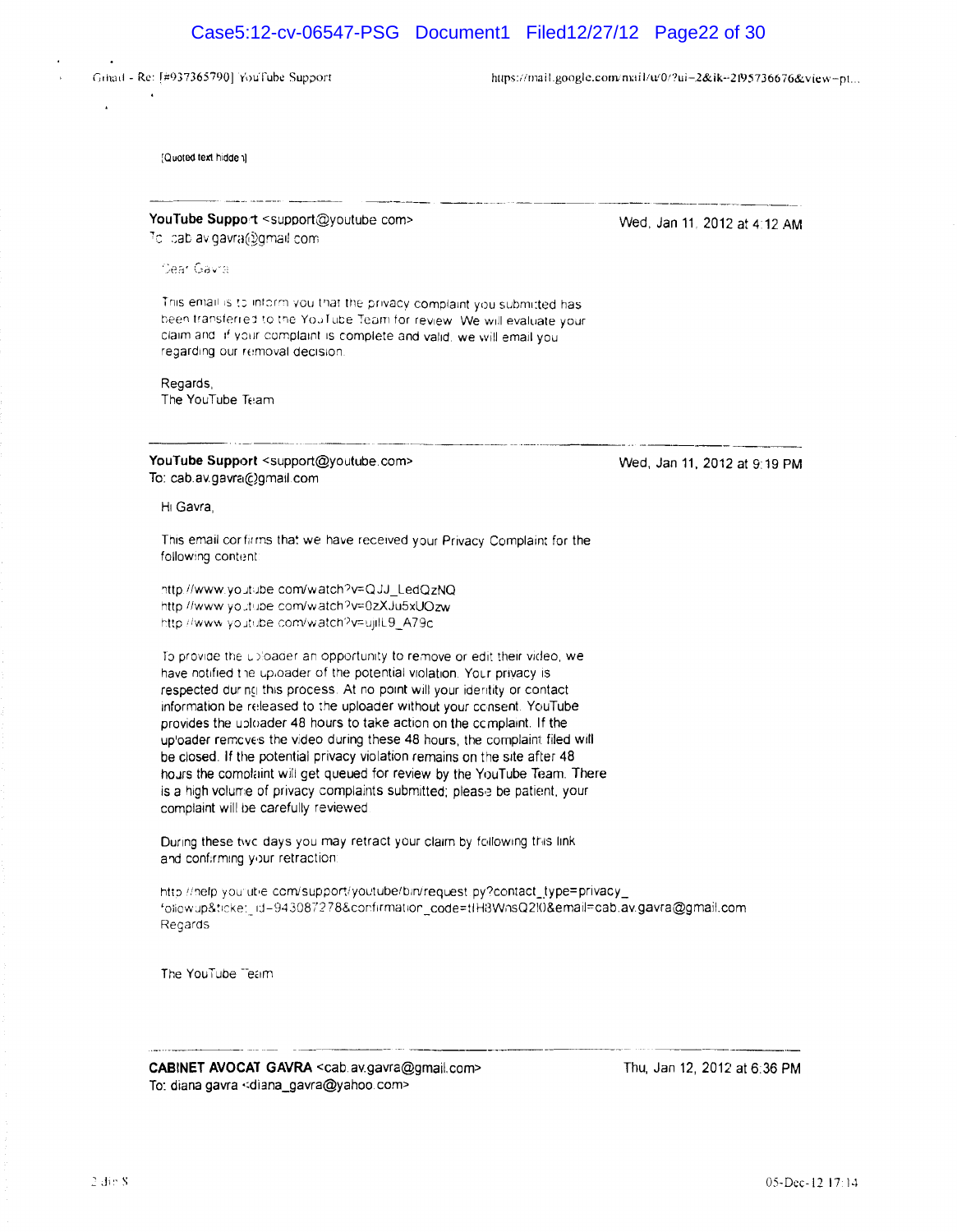# Case5:12-cv-06547-PSG Document1 Filed12/27/12 Page23 of 30

(Jmali - Re: 1#937365790] You Jube Support limit is a command a limit of *https://mall.google.com/mall/w0/?ui=2&ik=2195736676&view+pt...* 

---------- Forwarded message ------- ---From: YouTube Support <support@youtube.com> (Guoted text hidden)

CABINET AVOCAT GAVRA <cap av gavra@gmail.com> To George Papu <george.papu@avocatpapu.ro>

المعد

Thu, Jan 12, 2012 at 6:53 PM

---------- Forwa'ded message ---------- From: YouTube Support <support@youtube.com> Date: Wed, Jan 11, 2012 at 9:19 PM Subject: Re: [#943087278] YouTube Support To cab,avgavr3@gmail.com

[Quoted text hidden]

YouTube Support · support@ycutube.com> To loab avigavra@gmail.com

 $\mathcal{L}^{\text{max}}$ 

Hi there,

Thanks for your email.

We encourage you to submit your legal claim(s) online at http://help.youtube.com/support/youtube/bin/answer.py?answer:=140536&topic=10545. To expedite o.Jr ability to investigate your claim, we encourage you to submit your claim electronically rather than by fax or post.

the construction of the company of the company of the con-

We have review ad the content specified in your claim, however we are unfortunately not in a position to decisively determine whether the ccntent in question is defamatory under relevant laws, Because we are not in a position to adjudicate the veracity of postings, we do not remove content postings due to allegations of defamation. For international defamation complaints we rely on the fact finding of jucicial bodies to make such factual determinations. For this reason, we recommend that those who feel they may have been defamed bursue any claims they may have directly against the person who posted the content. You may contact the user in questicn :hrough YouTube's private messaging feature. YouTube will of course respect any decision against the person who posted the content. and will promptly remove the offending content if a court order requires it

#### Regards,

The YouTube Team

-----------------------

Original Message Follows:

From: cab.av.gavra@gmail.com Subject: YouTube Support

Fri, Jan 13, 2012 at 4:25 PM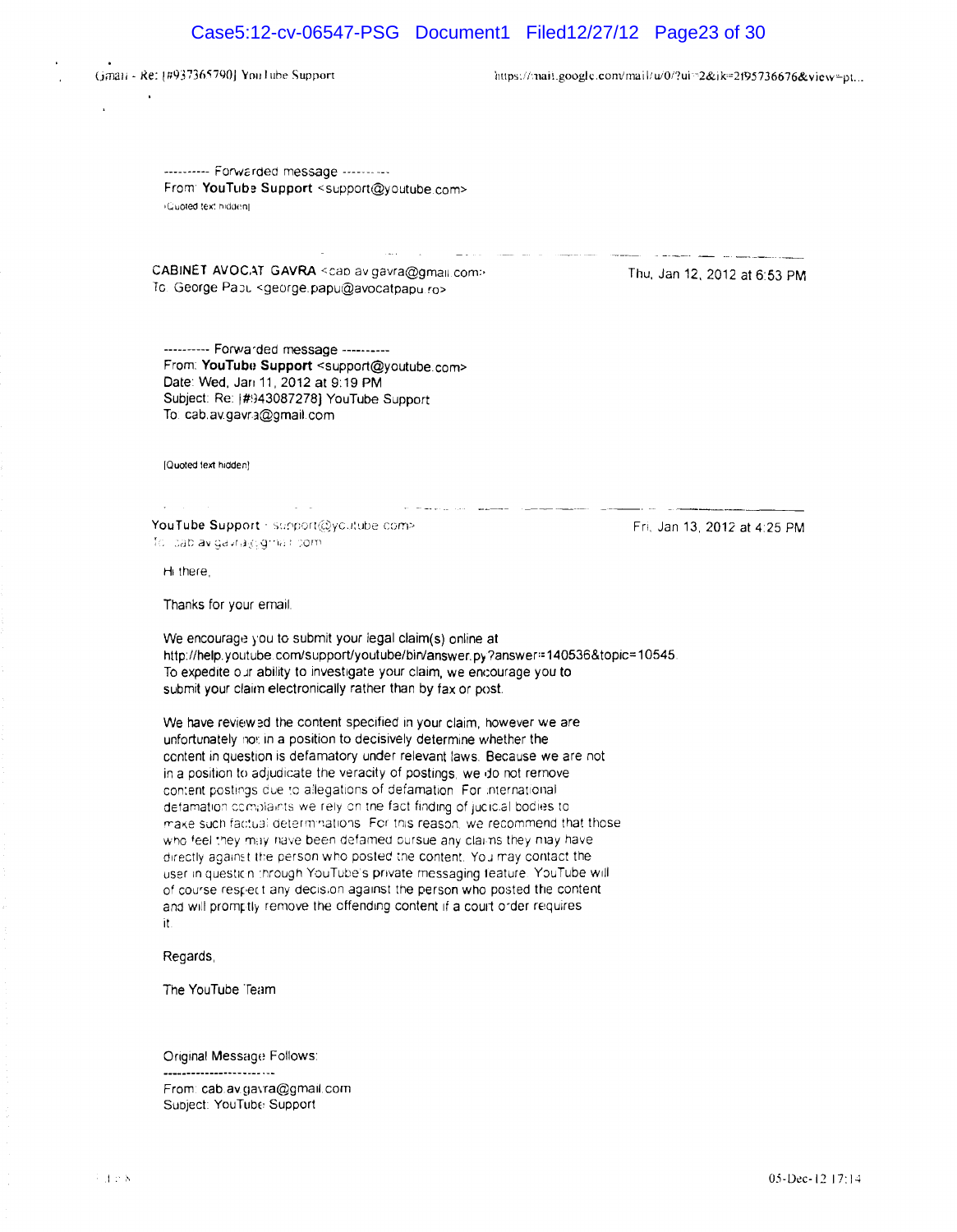Gmail - Re: [#937365790] YouTube Support

https://mail.google.com/mail/u/0/?ui=2&ik=2f95736676&view=pt...

Date: Fri 30 Dec 2011 15:20:31 +0000

- $\bar{\nu}$  $\overline{ }$
- > AutoDetectedBrowser: Firefox
- > AutoDetectedOS: Windows 7
- > iliLanguage: en
- > issueType: privacy2
- > Language: en
- > country: RO
- > goodfaith: checked
- > legalfirstname: Gavra
- > legallastname: Diana
- > privacy\_multi\_timestamp\_2\_1: 0:00-0:22
- > privacy\_video\_copied: no
- > privacyaddinfo: I am a lawyer, full member of the Romanian Bar. The
- > uploader of the video was a client of mine. The title of the videos and

the

- > content are cefamatory and my name and image were used without consent
- > privacychannel imaflaimobiliara
- > privacyimage checked
- > privacylocation privacylocylotitledesc
- > privacyname checked
- > truecorrect\_checked
- > videourls: http://www.youtube.com/watch?v=iu-DdzVVzq4l
- > http://www.youtube.com/watch?v=DTlwk5rnYPU
- 

CABINET AVOCAT GAVRA <cab.av.gavra@gmail.com> To: bogdanab@google.ro

Fri, Jan 13, 2012 at 8:09 PM

--------- Forwarded message ---------From: YouTube Support <support@youtube.com> Date: Fri. Jan 13, 2012 at 4:25 PM Subject: Re #937365790] YouTube Support To loab avigavra@gmail.com.

(Quoted text hidden)

Mail Delivery Subsystem <mailer-daemon@googlemail.com> To: cab.av.gavra@gmail.com

Fri, Jan 13, 2012 at 8:09 PM

Delivery to the following recipient failed permanently:

bogdanab@google.ro

Technical details of permanent failure:

Google tried to deliver your message, but it was rejected by the recipient domain. We recommend contacting the other email provider for further information about the cause of this error. The error that the other server returned was 550.550.5.1.1 <br/>bogdanab@google.ro>... User unknown (state 14).

----- Original message -----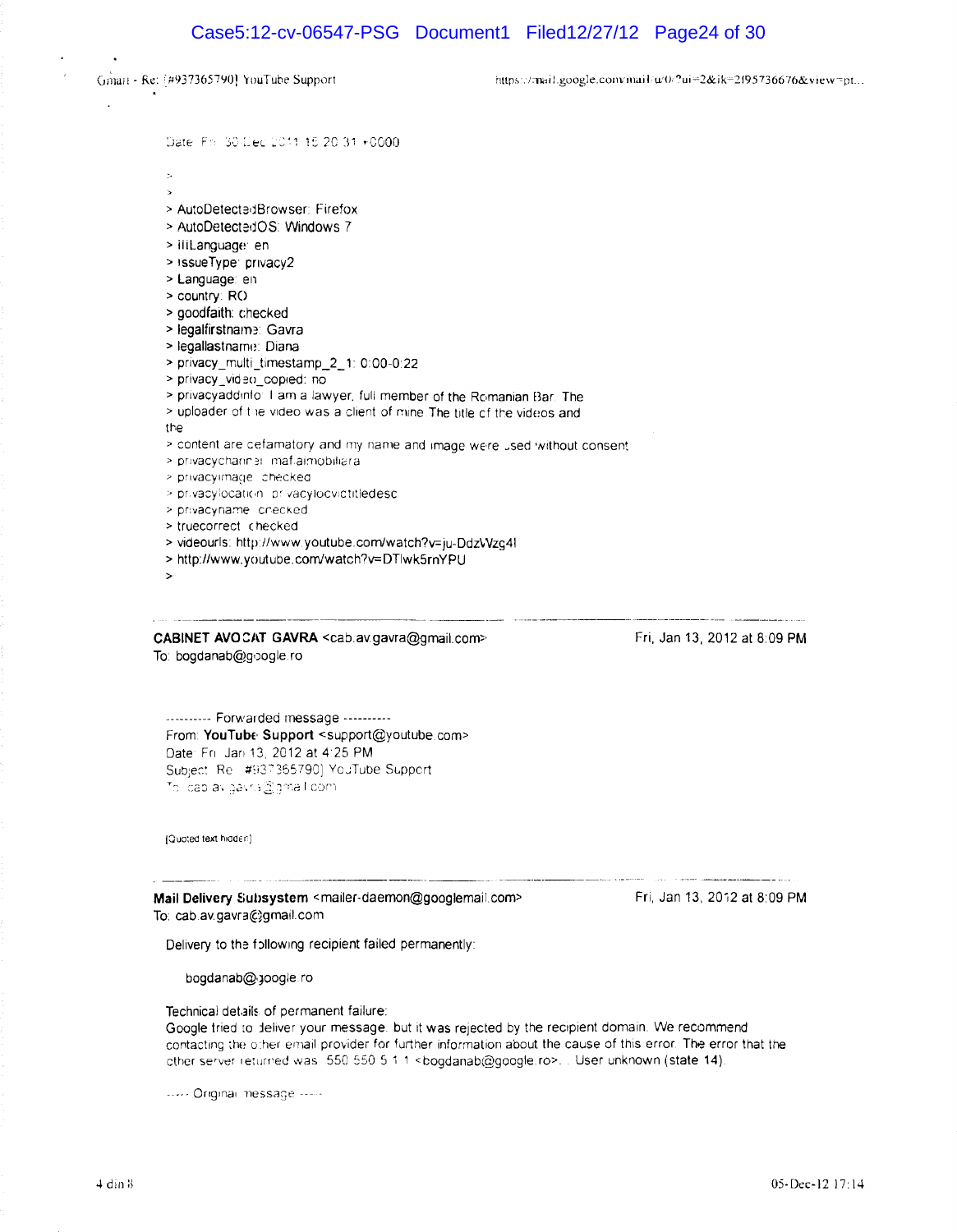# Case5:12-cv-06547-PSG Document1 Filed12/27/12 Page25 of 30

Ginall - Re. 1#937365790] YouTube Support

https://mail.google.convinail.w0/2ui-2&ik=2195736676&view.pt...

MiME-Version 1.0 Received: by 10 182.226.6 with SMTP id ro6mr1756945obc.3 1326478147638; Fri, 13 Jan 2012 10:09:07 -0800 (PST) Received: by 10.182.79.70 with HTTP; Fri, 13 Jan 2012 10:09:07 -0800 (PST) In-Reply-To: <#14.37df111e.5cc1cee6.4f103ede.ab5@gcogle.trakken.com> References: << 015174c3c0e1249ff04b550c632@google.com> <#14.37df111e.5cc1cee6.4f103ede.ab5@google.trakken.com> Date: Fri, 13 Jan 2012 20:09:07 +0200

Message-ID: <CAAv=5oxhHKPvFrabkRbcBomw29yr-AOmZ0HMJN+cA6RsByWK-g@mail.gmail.com> Subject: Fwd: [#937365790] YouTube Support From: CABINET AVOCAT GAVRA <cab.av.gavra@gmail.com> Tc. bogdanab@google.ro Content-Type multipart/alternative boundary=f46d04462f88cad72804b66cc2cb IQuoted text hluden!

CABINET AVOCAT GAVRA <cab av gavra@gmail com> Sun, Jan 15, 2012 at 9:19 PM Te (diana gavra · diana\_gavra@yanoo com>. ardelean@licenselex.com

---------- Forwalded message ---------- From: CABINET AVOCAT GAVRA <cab.av.gavra@gmail.com> Date: Fri, Jan 6, 2012 at 7:11 PM Subject: Fwd: [1#937365790] YouTube Support IQuoted text hidder)

YouTube Support <support@youtube.com> To cab.avgavra@gmail.com

Tue, Jan 17, 2012 at 7:44 PM

Hi there

Thanks for your email

We are unable to identify a violation of our Privacy Guicelines in the content you reported (http //www.youtube.com/t/privacy\_guidelines).

While you may tie identifiable in the reported content, please note that we also take public interest, newsworthiness and consent into account when determining if content should be removed for a violation under our privacy guidelines

If you have a specific legal concern, please visit the following link for further information: http://help.youtube.com/support/youtube/bin/answer.py?ianswer=: 140536&topic= 10545

Regards,

The YouTube Te3m

Original Message Follows

From "YouTube Support" <support@youtube.com> Subject: Re: [#943087278] YouTube Support Date: Sun, 15 .an 2012 20:58:27 -0000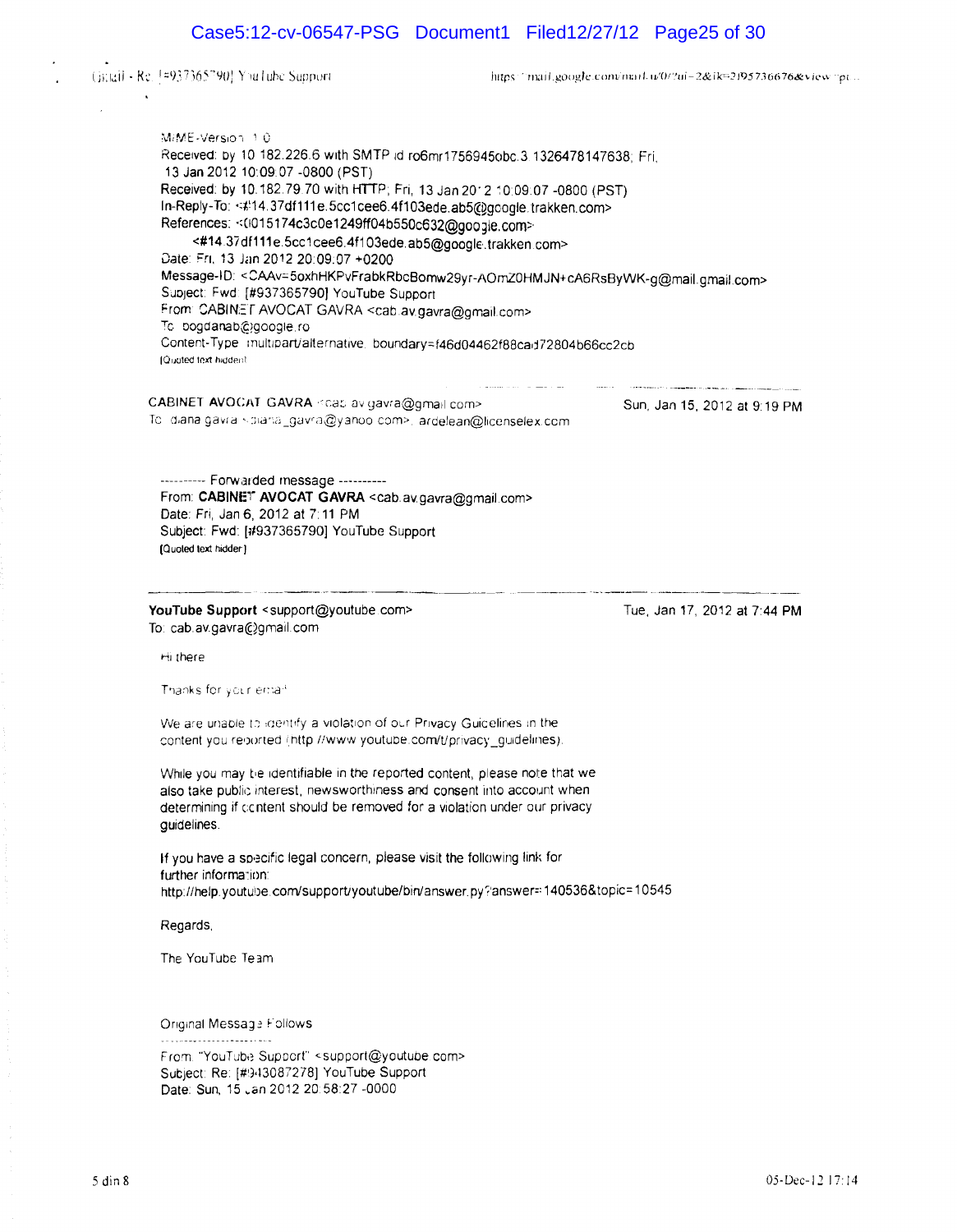Gmail - Re: [#937365790] YouTube Support

https://mail.google.com/mail/u/0/?ui=2&ik=2f95736676&view\_pt...

> Dear mafia mobiliara. This is to notify you that we have received a > privacy complaint from an individual regarding your content: URL<sub>S</sub>: > http://www.youtube.com/watch?v=QJJ\_LedQzNQ > http://www.youtube.com/watch?v=0zXJu5xUOzw > http://www.youtube.com/watch?v=ujilL9\_A79c > The information reported as violating privacy is at 0\_00-8\_53.  $0$  00-2 49  $> 0.00-2.49$ . we > would like to give you an opportunity to review the content in question. > and remove any personal information that may be used to uniquely identify > or contact the complainant. You have 48 hours to take action on the > complaint. If you remove the alleged violation from the site within the 48 > hours, the complaint filed will then be closed. If the potential privacy > violation remains on the site after 48 hours, the complaint will be > reviewed by the YouTube Team and may be removed pursuant to our Privacy > Guidelines (http://www.youtube.com/t/privacy\_guide ines). For content to > be considered for removal, an individual must be uniquely identifiable by > image, voice, full name, Social Security number, bank account number or > contact information (e.g., home address, email address). Examples that > would not violate our privacy guidelines include gamer tags, avatar names > and address information in which the individual is not named. 'We also take > public interest inewsworthiness, and consent into account when determining > if content should be removed for a privacy violation. If the alleged > violation is located within the video itself, you may have to remove the > video completely. If someone's full name or other personal information 15 > listed within the title, description, or tags of your video, you can edit > this by going to My Videos and clicking the Edit button on the reported > video. Making a video private is not an appropriate method of editing, as > the status can be changed from private to public at any time. Because they > can be turned off at any time. annotations are also not considered an > acceptable sclution. We're committed to protecting our users and hope vou > understand the importance of respecting others' privacy. When uploading > videos in the future, please remember not to post someone else's image incersonal information without their consent. For more information, please - review our Privacy Guidelines > rttp://www.youtube.com/t/privacy\_guidelines.Regards.  $\sim$  $\overline{ }$ > The YouTube Team  $\geq$ 

- $\rightarrow$
- $\rightarrow$
- $\rightarrow$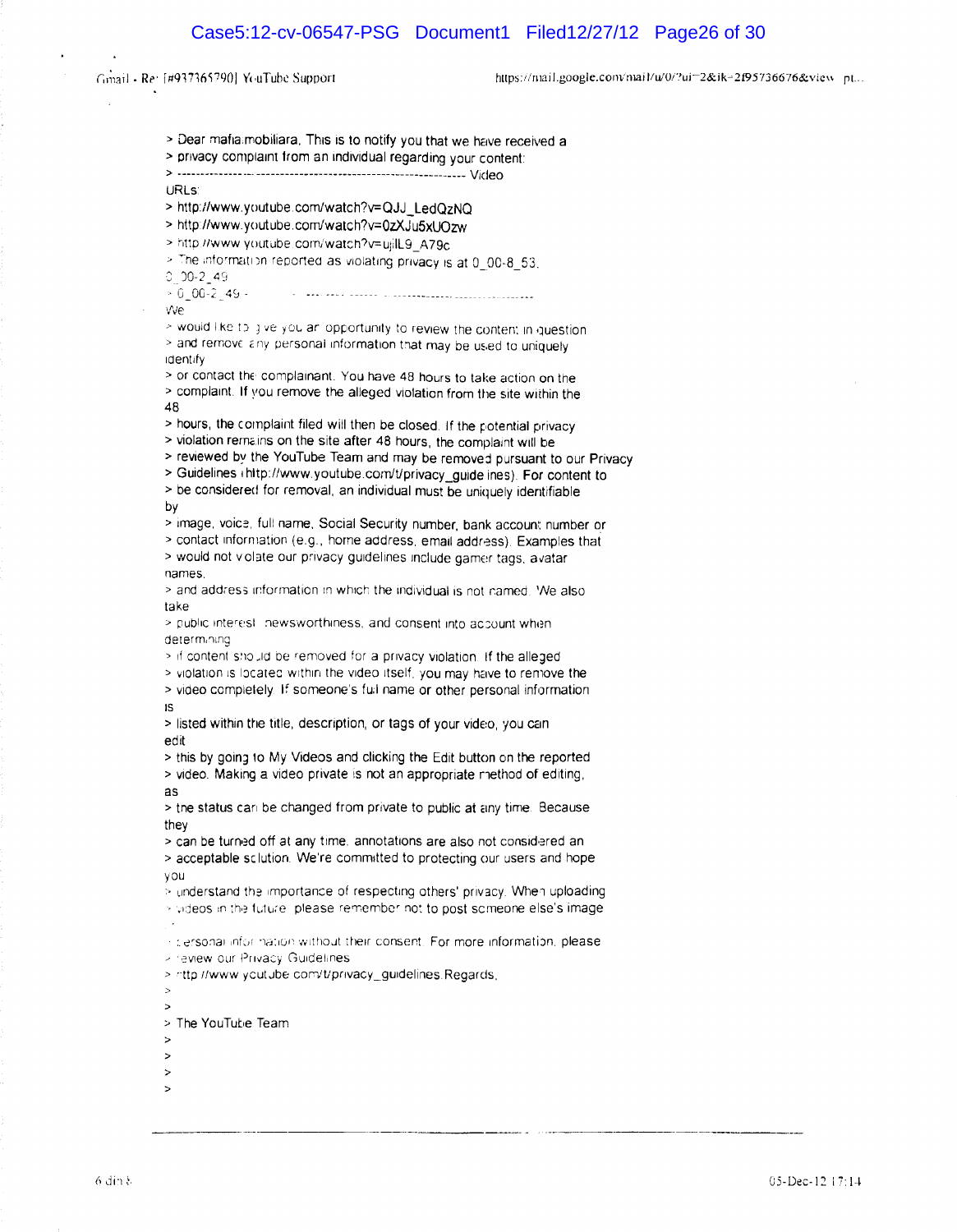|                                                                                                                                                                                                                                                                          | Case5:12-cv-06547-PSG Document1 Filed12/27/12 Page27 of 30   |
|--------------------------------------------------------------------------------------------------------------------------------------------------------------------------------------------------------------------------------------------------------------------------|--------------------------------------------------------------|
| Gmai. - Re: [#937365790] YouTube Support                                                                                                                                                                                                                                 | https://mail.google.com/mail/u/0/?ui=2&ik=2f95736676&view=pt |
| CABINET AVOCAT GAVRA <cab.av.gavra@gman.com><br/>To diana gavra <diana_gavra@yahoo.com></diana_gavra@yahoo.com></cab.av.gavra@gman.com>                                                                                                                                  | Tue, Jan 17, 2012 at 8:01 PM                                 |
| --------- Forwarded message ----------<br>From YouTube Support <support@youtube.com><br/>Date: Tuell Jan 11, 2012 at 7:44 PM<br/>Subject Rell #943, 37278, YouTube Support<br/>Judted text hidden.</support@youtube.com>                                                 |                                                              |
| CABINET AVOCAT GAVRA <cab.av.gavra@gmail.com><br/>To: ardelean@licenselex.com</cab.av.gavra@gmail.com>                                                                                                                                                                   | Tue, Jan 17, 2012 at 8:31 PM                                 |
| ---------- Forwarded message ----------<br>From: YouTube Support <support@youtube.com><br/>Date. Tue, Jan 17, 2012 at 7:44 PM<br/>Subject: Re: #943087278; YouTube Support<br/>[Cuoted text hidden]</support@youtube.com>                                                |                                                              |
| diana gavra sciana, gavra@yahoo.com><br>Reply-Tolldiana gavral <diana_gavra@yahoo.com><br/>To CABINET AVOCAT GAVRA scab av.gavra@gmail.com&gt;</diana_gavra@yahoo.com>                                                                                                   | Sat, May 5, 2012 at 11 01 AM                                 |
| ----- Forwarded Message -----<br>From: diana gavra <diana_gavra@yahoo.com><br/>To: "ioana@salalegal.com" <ioana@salalegal.com><br/>Sent: Thursday March 1, 2012 4:36 PM<br/>Subject: Fw: Fwd: [#943087278] YouTube Support</ioana@salalegal.com></diana_gavra@yahoo.com> |                                                              |
| ----- Forwarded Message -----<br>From: CABINET AVOCAT GAVRA <cab.av.gavra@gmail.com><br/>(Quoted text hidden)<br/>hijusked text maden.</cab.av.gavra@gmail.com>                                                                                                          |                                                              |
| diana gavra <diana gavra@yahoo.com=""><br/>Reply-To: diana gavra <diana_gavra@yahoo.com><br/>To: CABINET AVOCAT GAVRA <cab.av.gavra@gmail.ccm></cab.av.gavra@gmail.ccm></diana_gavra@yahoo.com></diana>                                                                  | Sat, May 5, 2012 at 11:01 AM                                 |

 $\epsilon$ 

 $\ddot{\phantom{a}}$ 

----- Forwarded Message -----

From: diana gavra <diana\_gavra@yahoo.com> To: "ioana@salalegal.com" <ioana@salalegal,com>

Subject: Fw: Fwd: [#937365790] YouTube Support

Sent: Thursday, March 1, 2012 4:37 PM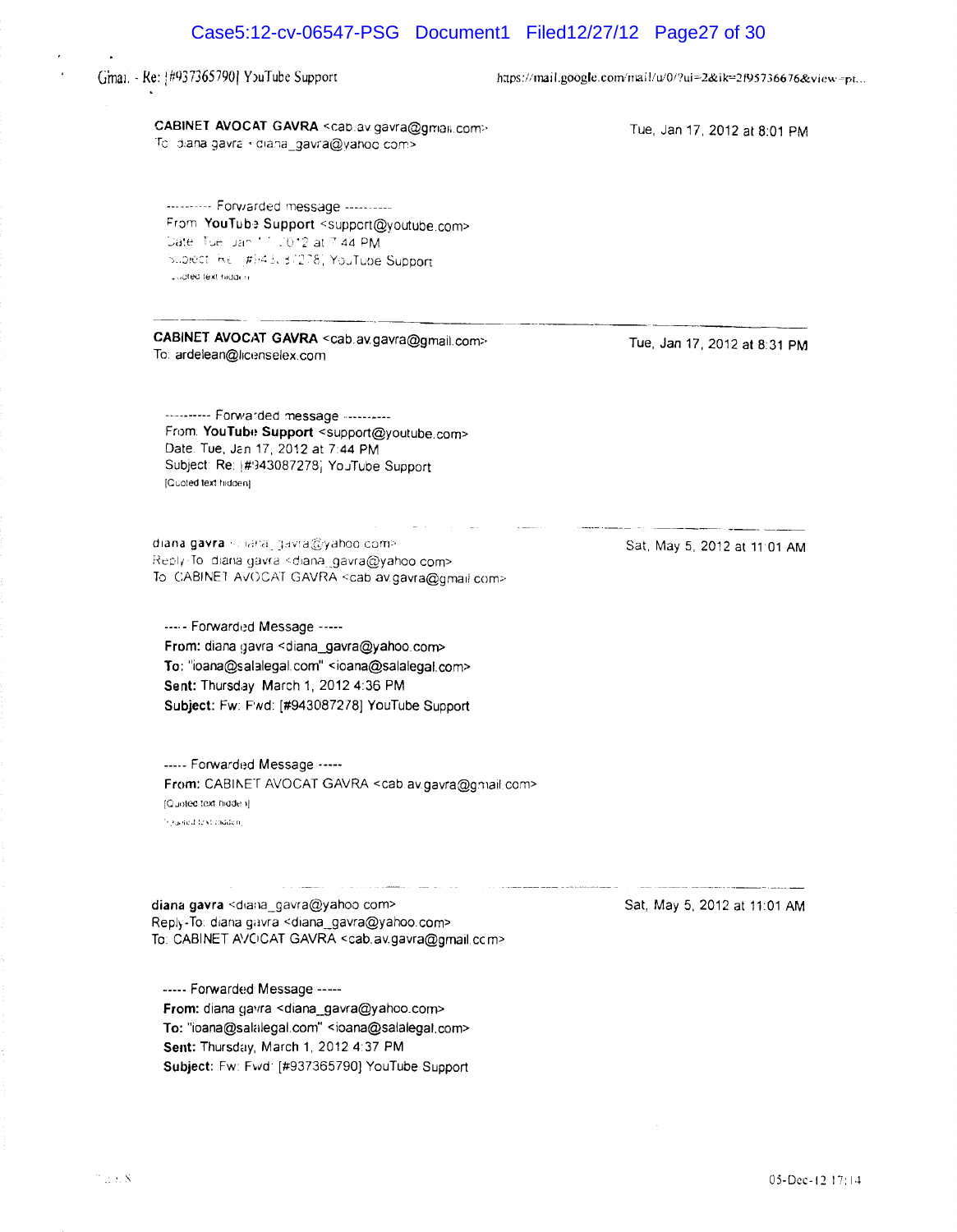# Case5:12-cv-06547-PSG Document1 Filed12/27/12 Page28 of 30



 $\ddot{\phantom{a}}$ 

 $\lambda$ 

https://mail.google.com/mail/w0/?ul=2&ik-2f95736676&view=pt...

**Forwarded Message: +++** From: CABINE T AVOCAT GAVRA <cab av.gavra@grhail.com> Quoted text hidden. (Quated text bidden)

diana gavra <diana\_gavra@yahoo.com> Reply-To: diana gavra <diana\_gavra@yahoo.com> To: CABINET AVOCAT GAVRA <cab.av.gavra@gmail.ccm>

---.- Forwarde'd Message .---- From: diana gavra <ciana\_gavra@yahoo com> To "ioana@salalega، com" <ioana@salalegal com> Sent: Thursday: March 1, 2012 4:37 PM Subject: Fw: Fiva: [#937365790] YouTube Support

Forwardej Message - From: CABINET AVOCAT GAVRA <cab av.gavra@gmail.com> To: diana gavra <diana\_gavra@yahoo.com>; ardelean@licenselex.com [Qucled text hidden; [Quo ed text hidden]

CABINET AVOCAT GAVRA <cab.av.gavra@grnail.com> To: ardelean@liceriselex.com

Sat. May 5, 2012 at 11:04 AM

Thu, May 17, 2012 at 7:36 PM

........... Forwarded message ----------Froin diana gavra <diana\_gavra@yahoo.com> Date: Sat May 6, 2012 at 11:04 AM Subject Fw Fwd (#937365790) YouTube Support (Girolise text hidden)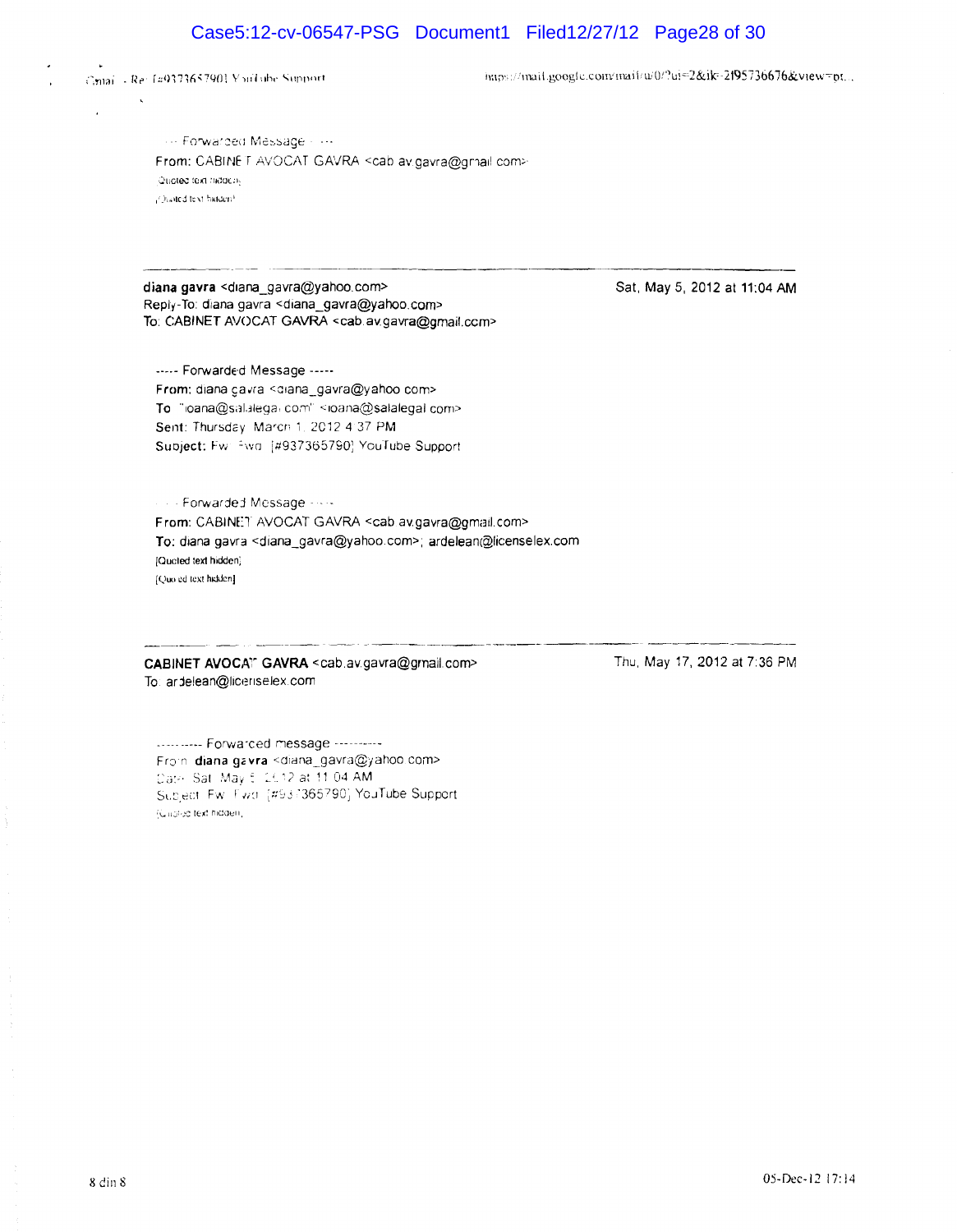# Exhibit B Prosecutors Office confirmation of prosecution